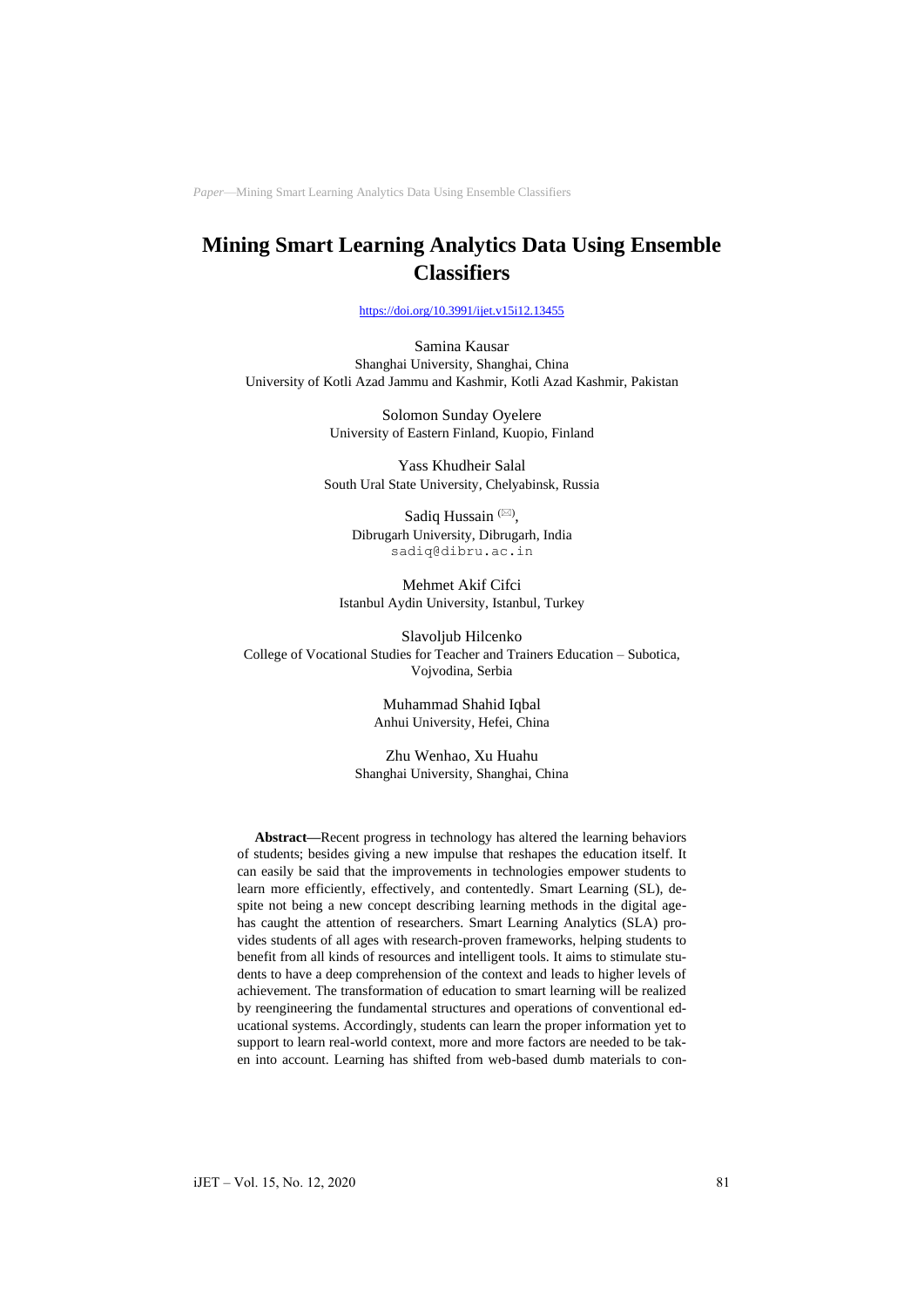text-aware smart ubiquitous learning. In the study, SLA dataset was explored, and advanced ensemble techniques were applied for the classification task. Bagging Tree and Stacking Classifiers have outperformed other classical techniques with an accuracy of 79% and 78% respectively.

**Keywords—**Learning Analytics, Ensemble Classifiers, Educational Data Mining, Bagging, Boosting

### **1 Introduction**

Learners are fostered with smart learning and intelligent design to impart education thanks to the progress in computer technologies. Learners using smart devices access the educational resources and plunge into seamless and ubiquitous learning. Learners can access the digital content wirelessly anywhere and anytime without time and location constraints. This 21st Century Education system, referred to as smart education, is also supported by new smart technologies such as cloud computing, IoT, and wearable technology. Wearable technology can infuse the learning materials for the learners, while IoT provides everything with the internet. Smart learning does not only focus on the utilization of devices, but it is a service-oriented, context-aware, and learner-centric educational paradigm. Smart learning features include content focus, personalized, technology-embedded learning [1, 2]. In a smart learning environment, learners can learn at their own pace and time. The recommender systems deliver content based on the learner's learning pattern and behavior. So, this learning environment is effective, engaging, and efficient [3]. Smart learning environment delivers guidance, support, and suggestions to the learners at the right time, in the right place, and form. This context-aware environment enables the system to adapt the subject contents and course contents. Kim et al. [4] devised such an environment based on cloud computing to push learning contents to the smart devices of the learners based on the learners' personal data. Thus, learning becomes personalized and customized. Huang et al. [5] considered the smart learning environment as the digital environment that records the learner's characteristics, learning process and outcome, using adaptive resources and interactive tools. Zhu et al. [6] summarized the smart learning environment as a personalized, learner-centric, adaptive, context-aware, and ubiquitous environment that supports high-end digital technology; moreover, a four-tier smart pedagogy framework to enrich learners with knowledge and skills was designed. This framework included class-based differentiated instruction, individual-based personalized learning, group-based collaborative learning, and mass-based generative learning. Nowadays, smart devices are smarter, smaller, and more affordable. These smart devices are used seamlessly to transfer data and location-based services. Smart computing utilizes the three-tier architecture comprising of fog, cloud, and swarm computing. In this architectural design, cloud computing supports auditability, action, andswarm computing facilitates awareness, while fog computing deals with analysis and alternatives. Awareness, analysis, actions, alternatives, and auditability are the key functions of smart computing. Therefore, smart learning is a new learning envi-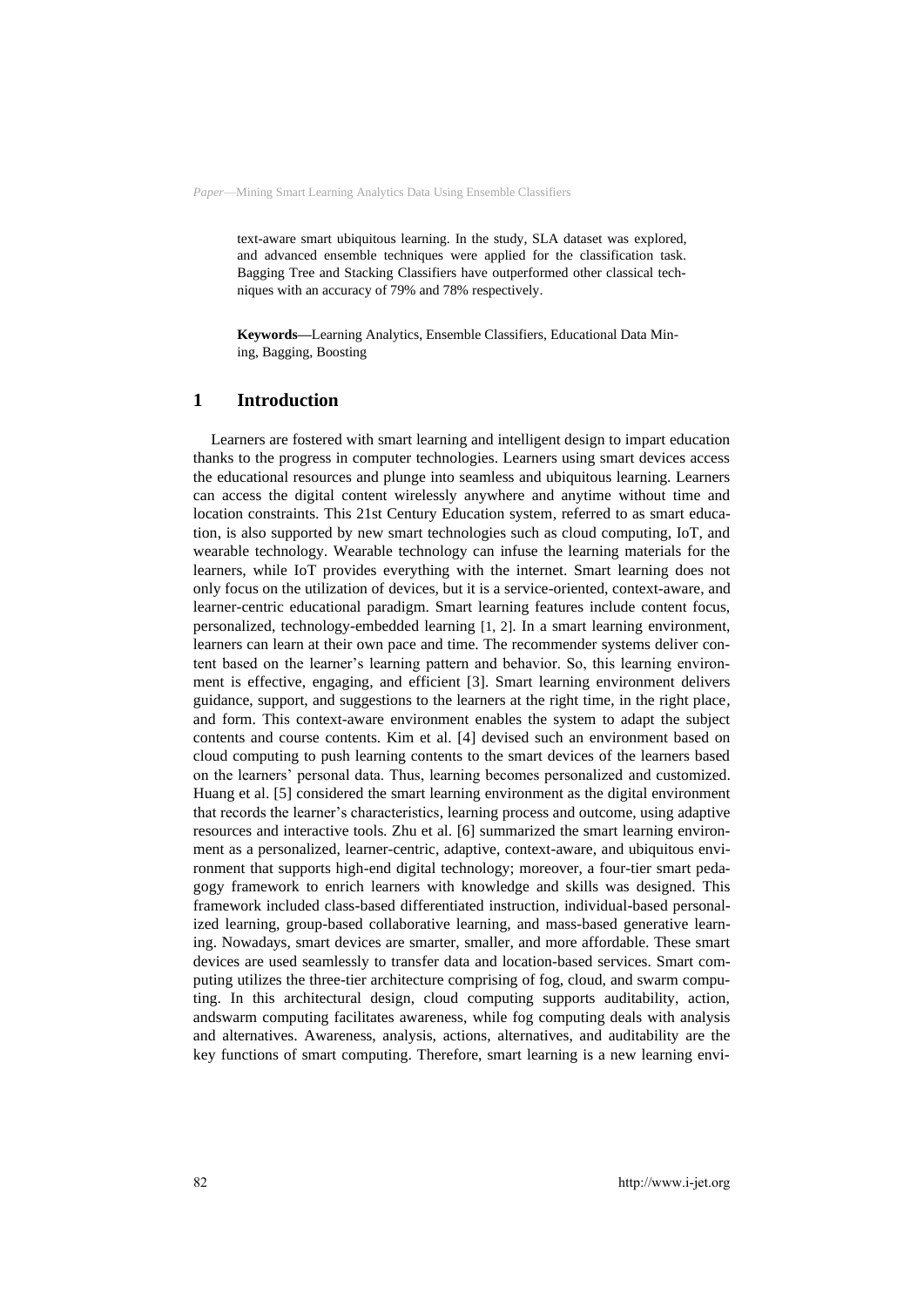ronment in global education. It is based on contextual, seamless, personalized, and contextual learning to improve learner's knowledge and intelligence. "A smart learning environment not only enables learners to access digital resources and interact with learning systems in any place and at any time but also actively provides the necessary learning guidance, hints, supportive tools or learning suggestions to them in the right place, at the right time and in the right form" [7]. In recent years there were many educational projects based on smart learning. For instance, in Malaysia, smart schools education projects are implemented to improve the quality of education [8]. Moreover, Singapore has implemented the Intelligent Nation Master Plan, where learning is an integral part [9]. IBM is helping Australia to design a smart education system, which is student-centric in nature [10]. South Korea, the USA, and the UAE are the other such nations to implement such smart learning projects. Though having many chances, Smart learning comes with many challenges. Pedagogical theory, educational ideology, teacher's learning leadership, and educational structures are key challenges to mention in this domain [5].

Accordingly, authors [11] suggest a new computational research environment using mobile devices. In order to simplify the access of supercomputers, Science AppStore, task management, and virtualization technologies are developed on mobile devices. The authors [12] introduce a new paradigm called "Smart Learning" in South Korea. The adoption of highly advanced Information Technology (IT) in education has been a global issue for many years.

On the other end of the educational improvement, the spectrum is Learning Analytics (LA), which focused on the measurement, gathering, analyzing, and presenting learning data for the sole aim of improving learning outcomes [13]. An important aspect of learning analytics is the need to apply the knowledge obtained from the data towards improving learning, creating optimal and sustainable educational achievement. Several prerequisites of a smart learning environment, such as understanding the participation of learners, assessment measures, performance, collaboration, motivation, attitudes, satisfaction [14], and other indices of learning, can be determined through the support of learning analytics. The focus of research in learning analytics has already advanced beyond the customary analysis of numerical data about learners' footprints such as course grades, access to learning materials, amount of time spent on exploring learning contents and other data points. The focus nowadays is delving into the multi-faceted, intelligence-driven, ubiquitous digital environment characterized by a huge amount of data from multiple contexts, devices, and processes. Besides, the integration of the learning analytics process as a component of smart learning has gained useful momentum lately, an indicator of its relevance to improving educational goals. It is firmly believed that this integration will facilitate gaining insight into learning data within a smart learning environment. Educational experts, including teachers, are gradually using the large pool of data produced within smart learning environments, which give rise to the concept of SLA. Kinshuk and Kumar [15] emphasized that "educators can use SLA to discover and analyze data on students' behaviors, instruction merit and the suitability of learning environments, gathering information from various sources to discern learning traces that can facilitate instructional support." Therefore, SLA processes observe and trail the diverse digital foot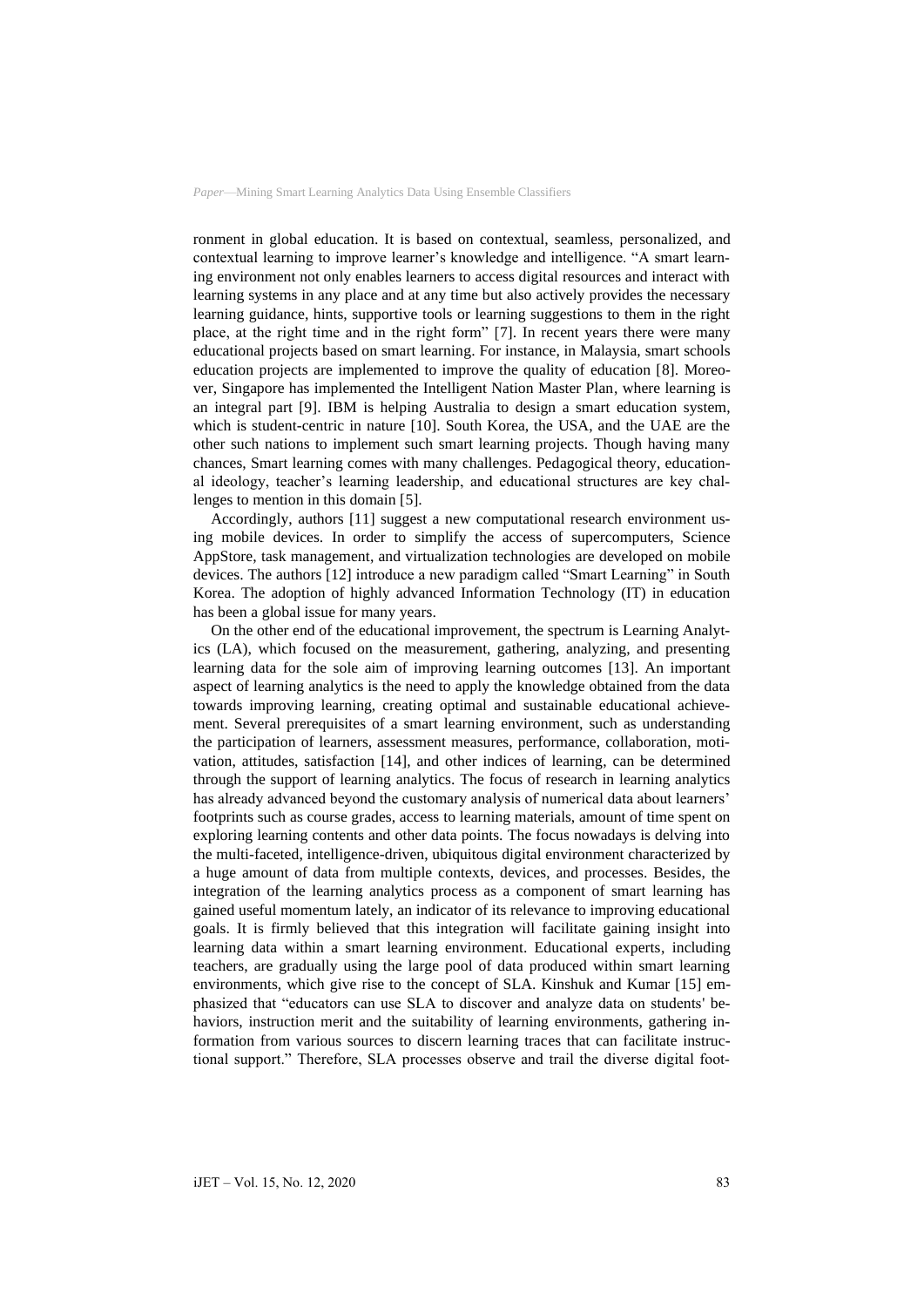prints associated with the learning environment, infer, and organize the data, use the data to support learning, and make decisions regarding the future. The aim of SLA is not only to gain knowledge and insight into the progress of students and teachers but also to evaluate the overall learning experience and justify the effectiveness of any learning intervention in real-time.

The goal of this study is to review broadly and systematically the trends of SLA from the perspectives of different types of analytics and the several decision-making support systemsin which learning analytics intervention is designed. This review of existing work is intended not only to unravel the direction of the pedagogical application of SLA but also to how relevant the solutions are provided by the analytics techniques. Furthermore, a study like this helps to prepare the educational stakeholders, including teachers, students, and administrators on how best the future educational data mining terrain should be designed to adequately meet the needs and expectations of stakeholders to achieve the desired result in support of decision-making in the education context.

An SLA dataset created in the Anhui University, Hefei, China, and was analyzed to perform classification. Different classification and ensemble methods were implemented to achieve better accuracy. The techniques applied were Decision Tree, K-NN, Bagging-KNN, Bagging Tree, Random Forest, Naïve Bayes, and Stacking Classifiers. Stacking classifier achieved an accuracy of 78% while Bagging Tree outperformed it with 79% accuracy. The average error recorded in the training data was 0.100. The base estimators beyond 15 did not achieve any accuracy gain in Bagging Tree ensemble for Student Performance.

The rest of the paper is organized as Section II presents Literature Review, while Section III depicts case studies of smart learning analytical tools, Section IV elaborates experiments and results, and Section V presents Discussion and Conclusion.

### **2 Literature Review**

In this section, some research topics related to smart learning analytics and different dashboards related to it are studied. SLA involves context-awareness, i.e., the context-awareness means anything affecting learners' performance. The intelligent learning aims to give personalized learning for this, a study [16] develops a model consisting of four services such as pull, prospect, content, push. With pull service, learners acquire what content should be, and the prospect service is responsible for the preparation of the content service, which generates the content. Finally, the push service is responsible for the synchronization of delivery content to the target.

A conceptual educational dashboard design was proposed to evaluate the existing frameworks[17]. This framework tried to figure out whether the dashboards were fit in both pedagogically and visually for the stakeholders. The conceptual dashboard was based on a four-level evaluation model by Kirkpatrick and Few's models of educational dashboard design. Educational dashboards support the teachers and students by supplying personalized and auto-generated requirements and feedbacks in realtime. About ten case studies dealing with the design of such a tool were taken into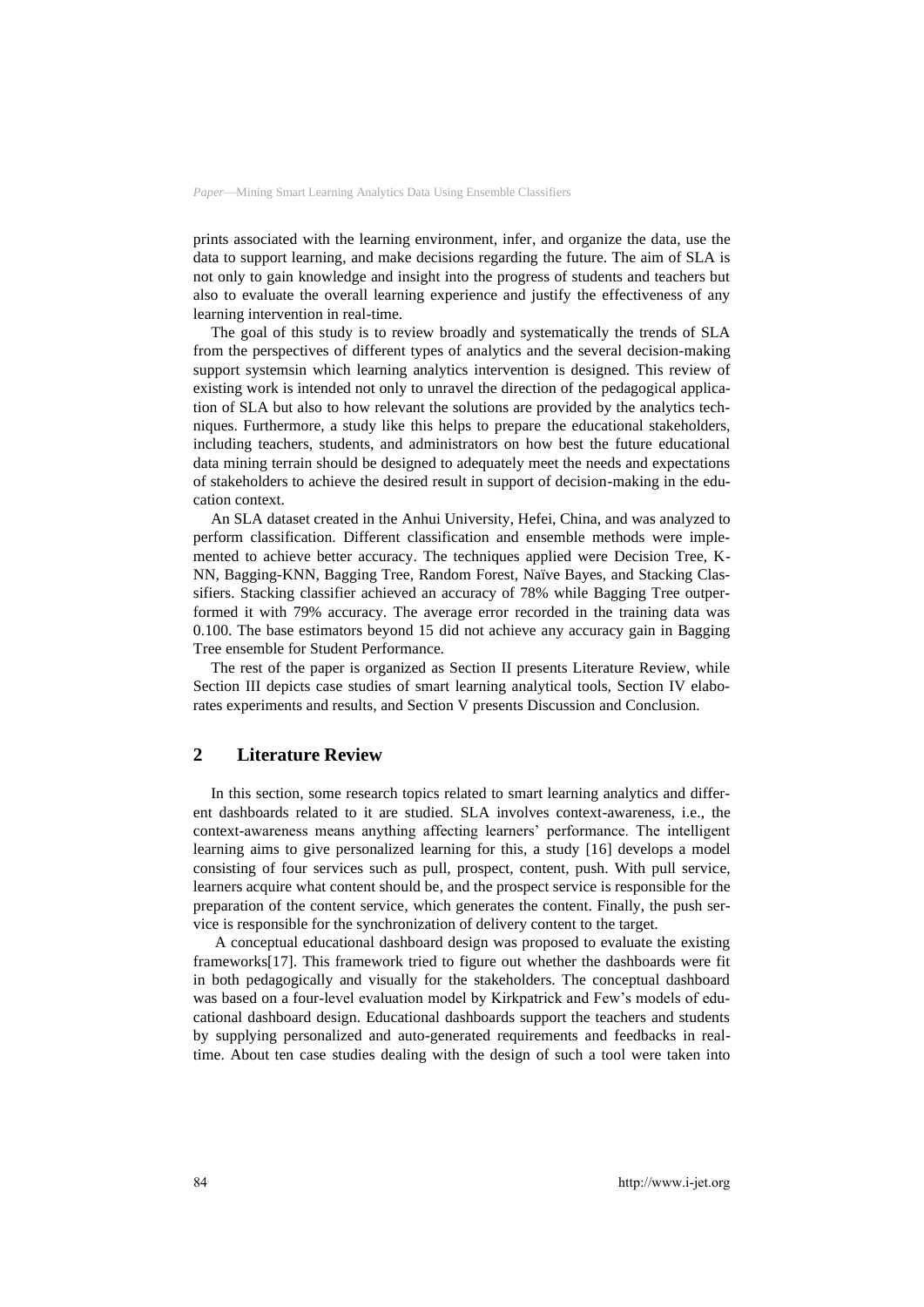account. Educational data mining is an emerging area, and the institutes can gain insight into various hidden patterns and information out of it. The raw log files of the learning management system may be utilized to check the student drop out and excel in academic achievements. Educational dashboards can support the physically separated students and teachers to find out at-risk students, good performers, self-learning as well as act as a recommendation system based on the data generated. The educational dashboards they reviewed were GLASS, Gismo, SNAPP, SAM, Step-up, Narcissus, Course Signal, Students Success System, Student Inspector, and Loco analyst. They compared the case studies with their limitations. They evaluated the dashboards' designs and suggested effective ways to deliver information to the students visually at the right time.

In [18], it is studied that advanced information technologies provide an educational environment to broaden the place, content, and forms of education. Digital textbooks and smart devices have already taken paper books places, and the potential forms of education are becoming infinite. Likewise, the SNS has become an educational instrument.

In [19], it was figured out the features responsible for the smart implementations of learning analytics. In 2006, Retails et al. proposed the idea of learning analytics, and Long et al. predicted the future of higher education with big data and its deep analysis. The seven features they highlighted were learning awareness, privacy awareness, time awareness, visual feedback, pedagogical interventions, big data centralism, and knowledge structures acquisition. SLA should stimulate the learners about their learning process and behavior based on the data. In this environment, learners' privacy should not be compromised. The instructors and learners should be able to visualize their progress with time. Such illustrations should be simple and easy to understand. Such learning analytics should be clubbed with pedagogical interventions. Nowadays, students can learn anywhere, any time, and using any device, yet the data should be aggregated at a central place for further analyses. The LA software should be able to investigate the learning behavior, and pattern of the learners, and the policymakers should dig out the hidden knowledge from the big data repositories. The need of the learners should be addressed in real-time by such software.

Another study highlighted the revolution that occurred in the field of education with the help of technological advancement [20]. It is a paradigm shift from formal learning to more focus on informal learning. They suggested solutions to some of the current challenges of learning environments. They recommended a transformation from the present learning environment to a smart learning scenario. The fundamental operations and structures of the present education system need to be re-engineered with the pedagogical shift. They had reviewed the new innovations related to smart learning like game-based learning, portfolio maintenance, flipped classroom, gesturebased learning, lifelong learning, team teaching, peer learning, and competency assessment. Their futuristic vision document of the learning environment would help both the educators and learners. In these new learning environments, working and learning can be merged together, and learners can learn at their own pace and time. The learners can control their learning process, submit their assignments and assessment at their preferred time, and choose their own instructors.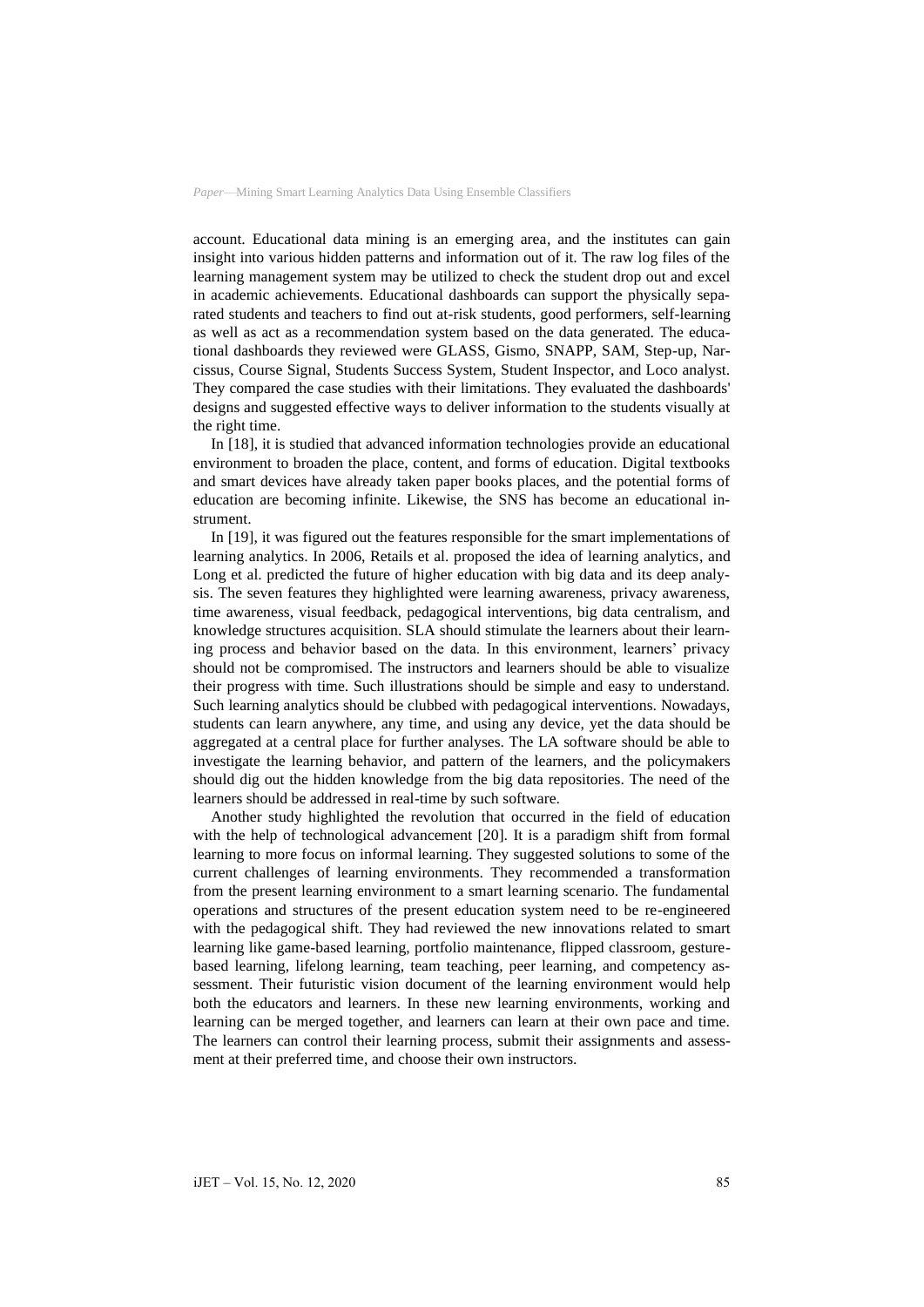The key issues and characteristics in designing smart learning environments based on personalization were discussed in [1, 2, 21]. Novel pedagogical approaches need to be orchestrated to integrate smart educational environments into the learning ecosystem. The author emphasized the need for future users of the smart learning systems to take active participation in designing such an ecosystem. Individual learners must be supported to create an adaptive learning environment. These environments searched for meaningful learning patterns by analyzing big data created by users. The system should be able to identify the learners' location and historical data to integrate realtime information. A new approach 'Education as a Service' is also coming into view to dealing with the challenges of smart learning. So, there would be remarkable changes in traditional education. A third party may conduct assessment tests instead of the tutor indulged in teaching in such a scenario. Therefore, there would be no distinguishing line between formal and informal learning in the future. That is why the developers of smart learning tools must take all the aspects of this new learning paradigm into account.

Models for implementation and planning of smart learning environments were proposed by R. Nikolov et al. [22]. Technology-enhanced learning had changed the learning behavior and teaching methodologies of an educational institute. New computing innovations such as Wearables, Internet of Things, Machine learning, Advanced Analytics had come up. The new generation learners should acquire these innovative skills to fulfill the requirements of the corporations and industries. So, the curriculum needs to be updated time to time basis to meet the requirements of these corporations and industries. Autonomous decision making, big data with learning analytics, stacking, and replacing the LMS and full context awareness are the drivers that make the SLA separable from the other learning models. Technology, psychology, and social constructivism are the main areas of deployment and development of SLA. They had demonstrated a case study for monitoring environmental parameters in a smart city by the students based on the Internet of Things. The project was powered by Forging Online Education through FIRE (FORGE) project under which the remote labs were built and delivered to the students for such kind of activities.

A contextualization framework called CoALA was designed to improve the effectiveness, performance, and scalability of learning analytics [23]. The important learning analytics requirements may be categorized as personalization, data collection, data integration, student profiling, insight extraction and projection, and decision making. Educational Institutes may generate dynamically learning materials for each student by utilizing the recommendation systems. In their IoT based model, three types of analytics viz., descriptive, predictive, and prescriptive analytics is done. They utilized the OODA loop of the IoT applications for their framework. OODA involved observation (data collection), Orientation (integration and processing of data), Decision (decision making), and Action (action based on that decision). They described the effectiveness of their model in collaborating with the learning environment in one scenario.

The key areas and features taken into consideration while developing smart learning tools were discussed in [1, 2, 24]. One of the important aspects of a smart city is technology-enhanced learning and SLA. The main characteristics of a smart city are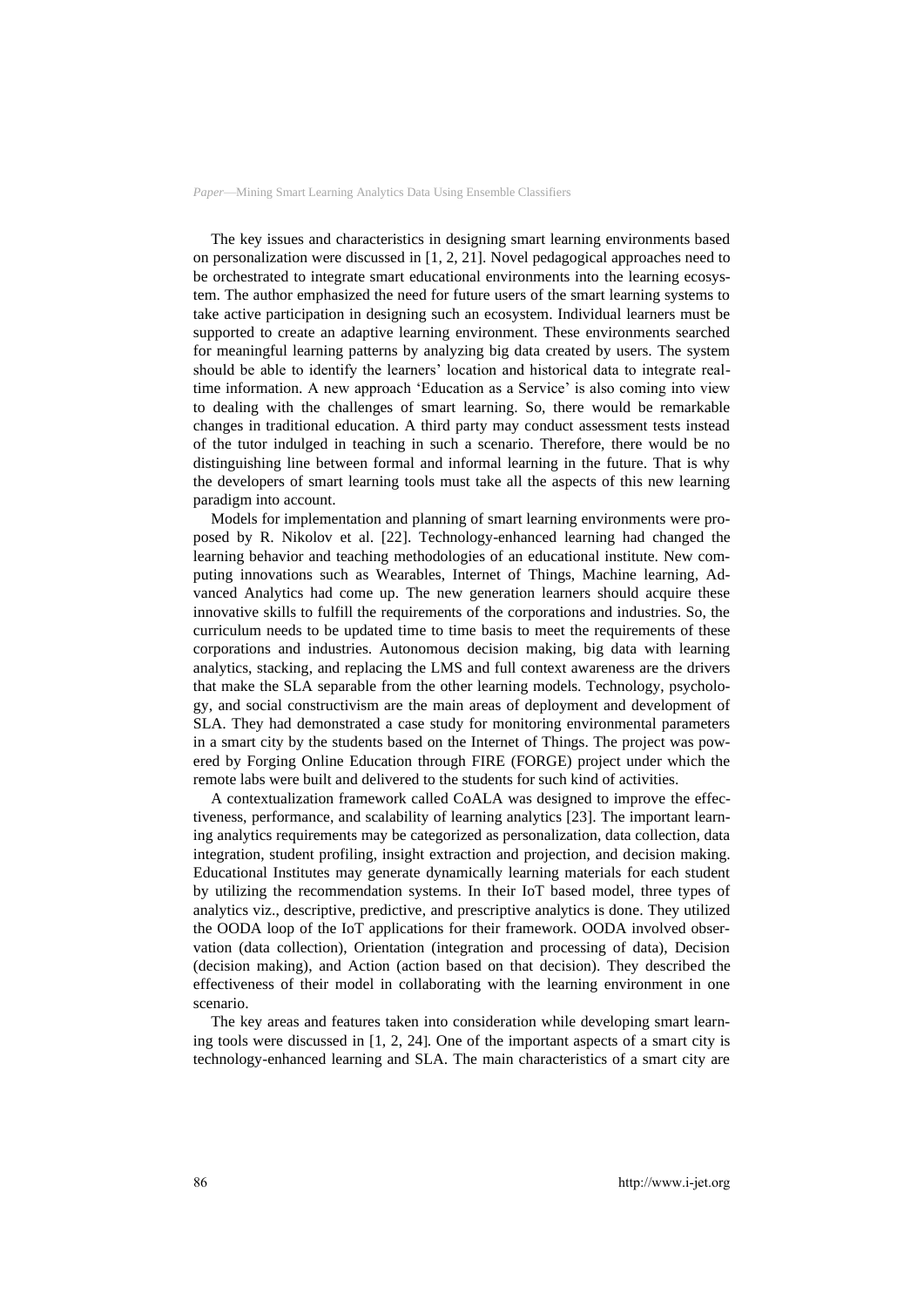smart cities, smart energy, smart technology, smart infrastructure, smart mobility, smart building, smart healthcare, smart governance, and education. They suggested effective measures to access learning outcomes properly. The relationship between learning analytics, learning outcomes, and smart learning environments were also demonstrated. They figured out openness, benchmarks identification, qualitative analysis, course map designing, and mapping LMS activities with learning outcomes as the major features for measuring learning outcomes. To extract intelligent data from the LMS system is a challenge for the data miners. They suggested both qualitative and quantitative analytics to bring in-depth research and interpretations in this area.

The state-of-the-art learning analytics tools and techniques were summarised by Peter Mikulecky [25] and presented a vision for future endeavors. He also analyzed the successful projects in this area and jolt down the key features. He reviewed learning analytics from multi-agent to cloud-based architecture perspective. The ubiquitous and context-aware learning is the foundation of a smart learning environment. In this environment,the right information must be delivered to the right person right time in the right way. The challenges and future directions in this area were also addressed.

An Internet of Everything supported Educational Model using deep learning system was proposed by [26]. This model could be used to access and evaluate learners' learning process, outcome, and achievements and suggest corrective measures for the betterment of the learners. They discussed the challenges and advantages of such a model and how to analyze the data generated from the Internet of Everything devices in educational domain perspectives. They compared the performance parameters such as attainment, retention, attention, and cognition of learners of their learning analytics model with the traditional approach of teaching-learning. Some of the advantages of such an ecosystem based on educational paradigms are student and staff attendance management, smart learning and teaching, automated library management, reduced power consumption, security, and authentication. The challenges include the high velocity of data, mining relevant and valuable patterns, security, heterogeneous data types, data storage, the conventional mindset of stakeholders, varied data formats, and cost of the infrastructure.

The characteristics of the smart learning environment and smart education and the pedagogical approaches were elaborated by Elena Shoikova et al. [27] for the same. The learners can learn more effectively, flexibly, efficiently, and comfortably in the digital era of education. The fusion of pedagogy and technology make the learners achieve their learning objectives. In the context-aware approach, learners can learn seamlessly and have personalized settings. They suggested the opinion of future users in the design and implementation of smart learning tools and software. The design of such tools orchestrates the content, practice, pedagogical theory, and use of technological resources in a proper manner.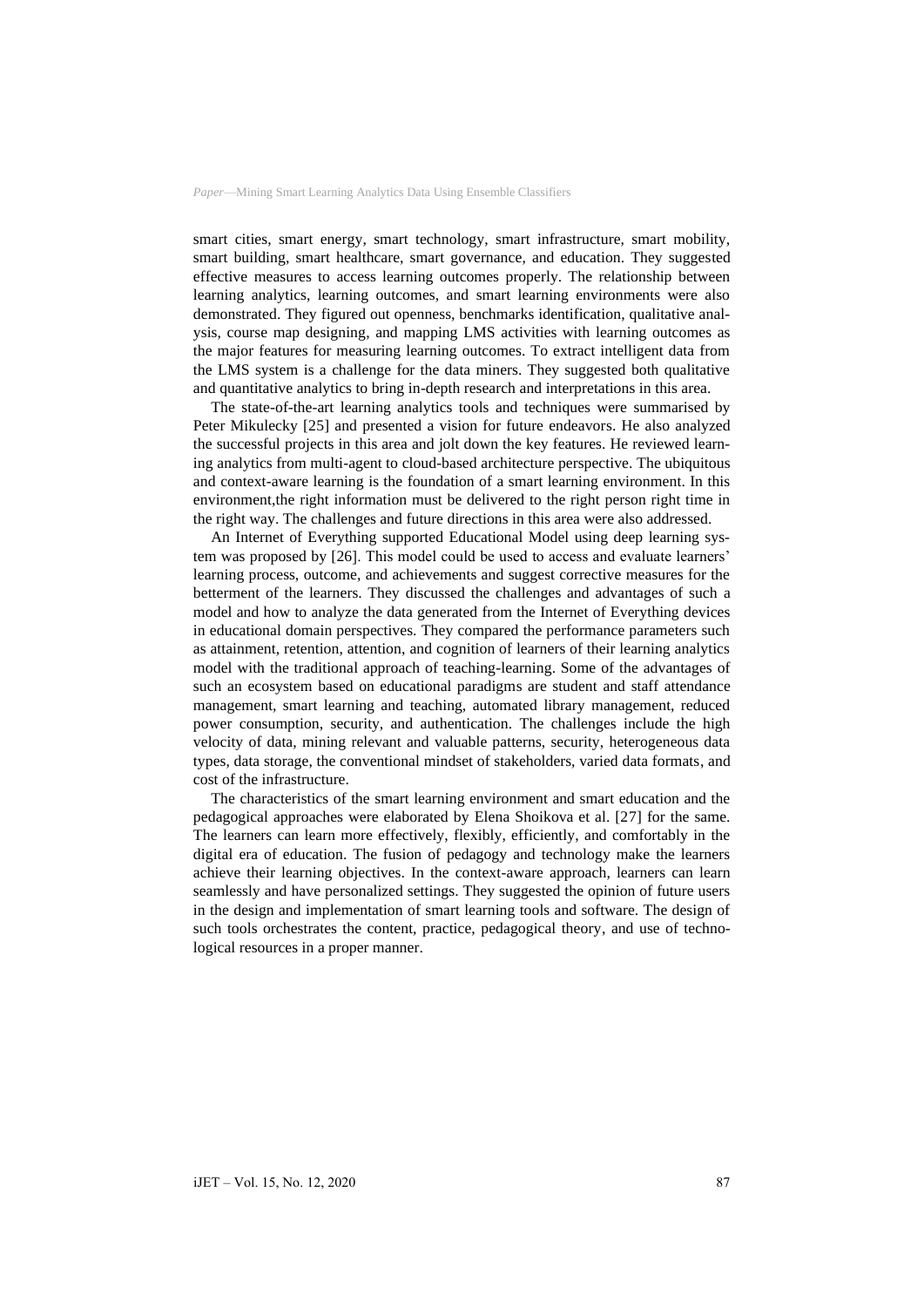# **3 Case Studies of Smart Learning Analytics Tools**

#### **3.1 Case study: MENSA Serbia**

One of the possible examples for the learning concepts as for per models of "Nikola Tesla Center" (NTC). "NTC"-learning system implies learning based on the theoretical basis of neurology, neuropsychiatry, and other sciences, especially pedagogical – family pedagogy, didactics, and methods for pre-school and elementary school age. That learning system represents the operationalization of theoretical knowledge of the mentioned scientific disciplines, which is a good indicator of how to connect theory with educational practice. Thereby, it is about a new approach to learning, which dominates the thoughtful activity of the child and its successful development. The system is very well and thoroughly elaborated, applicable in the family, preschool institutions, and in the elementary school" [28].

Colossal data is inevitable to be seen publicly. In only 2 seconds, any information will appear on the screen of our computers or mobile phones. It can be seen the year of any great battle or the Latin name of a plant… So, getting the data –is no longer a challenge. But how to use this data, apply it, connect two or more and conclude the third, is the method of the "NTC" learning system, which can be adopted by any educator, teacher, or parent in order to exercise children. No specific knowledge is required for that! It can be the first preparation for life and work challenges to solve problems in a creative and successful way with what is currently had as disposal!

By applying program Mensa – "NTC" – learning system:

The level of intellectual abilities of all children participating in the program is increasing;Concentration and attention disorders are prevented, later in the school period (dyslexia);Movement coordination and mobility are developing;The speed of thinking and conclusion are developing (functional thinking);All children benefit from the program, and it is especially useful for detecting gifted children and encouraging the development of giftedness; The number of neuronal connections increases, which increases the brain's capacity for information processing with specific exercises.

The methodology of work within – "NTC"-learning system has a wide range of impacts on total psycho-physical development of children, from which, the standardized test-questions were as pointed out, which aim to encourage (deep, analytical thinking) logically-functional knowledge like:

Connecting abstract symbols – I degree and

Connecting abstract symbols and logic – II degree.

The essential difference between the enigmatic logical-functional question and the common question in education is that the usual school question will be answered only by one who has learned, memorized, heard by whispering, or acquired the knowledge required to answer in some other way. Such a child will respond immediately. Children who have not heard, learned, or get the information needed to answer in some other way will not respond, will not think, will not give their idea, will not play, will not develop their neural network at that moment. By applying enigmatic questions in work, everything of that will exist, and to a great extent! By applying enigmatic ques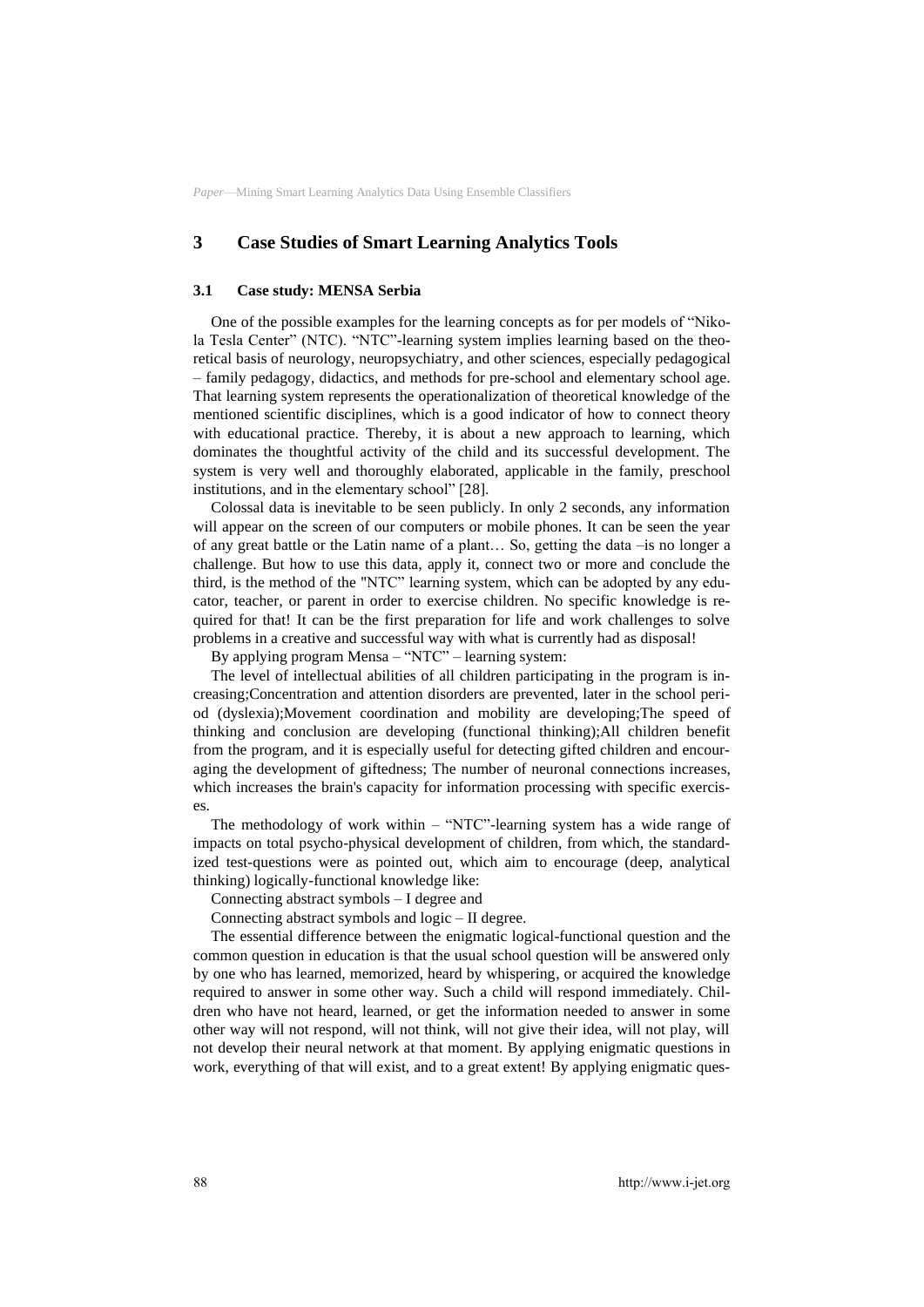tions in work, everything of that will exist, and to a great extent! Those who will be trained to make these kinds of questions will be able, whenever they wish, to revive the atmosphere in leisure and to socialize (at home), at activities (in kindergarten), inclass (in school) and at least for a few minutes, they create a dynamic, interesting process in which all children are thinking and trying to apply everything they know to get the correct answer! [29].

It has been proven that pre-school and low-school age is the most important and most effective period for early stimulation of synapses, directly responsible for the enormous intellectual potential of children. This model of work should be practiced in conjunction with motor exercises, which further stimulate these predispositions [30].

A part of short instructions of MENSA Serbia, which make the assembling of enigmatic logical-functional questions much easier is provided:

**Rule 1:** Good enigmatic question should have only one correct and meaningful answer! When the enigmatic question is made, first, it needs to be carefully rethought. In case there are two or more correct and meaningful answers, it is necessary to adjust the question so that there is only one possible answer.

**Rule 2:** A question, which will inevitably lead to a mere enumeration, is avoided. Even more undesirable question is when there is a short-range of possible answers, so it inevitable to correctly answer on it with short enumeration.

**Rule 3:** Remember! A question on which the answer will be given only by the one who has learned is not desired, memorized, heard by whispering, or acquired the knowledge required to answer in some other way! Therefore, questions about the exact data are out of question, such as names, years, or professional expressions. They were not required in answers either.

**Rule 4:** Do not be afraid of very difficult questions! If during the work with the target group, it turns out that the question is too difficult, and that the attempt to find the right answer lasts for more than 4 minutes, it will be made easier with additional information or imaginative guidance. Please remember, if the question is too easy, and the answer comes in a few seconds, the questions and a few minutes of a valuable atmosphere of intense thinking was lost. An example of our interactive multimedia eapplication for the encouragement of a deep analytical (functional) thinking that includes 100 questions is given, designed in accordance with the requirements and respecting the characteristics of the target group, pupils of IV grade class of the elementary school. The application will be able to be upgraded (expand, aggravate, facilitate with additional questions...) with new content. In figures 1 and 2, one task is presented in a virtual environment.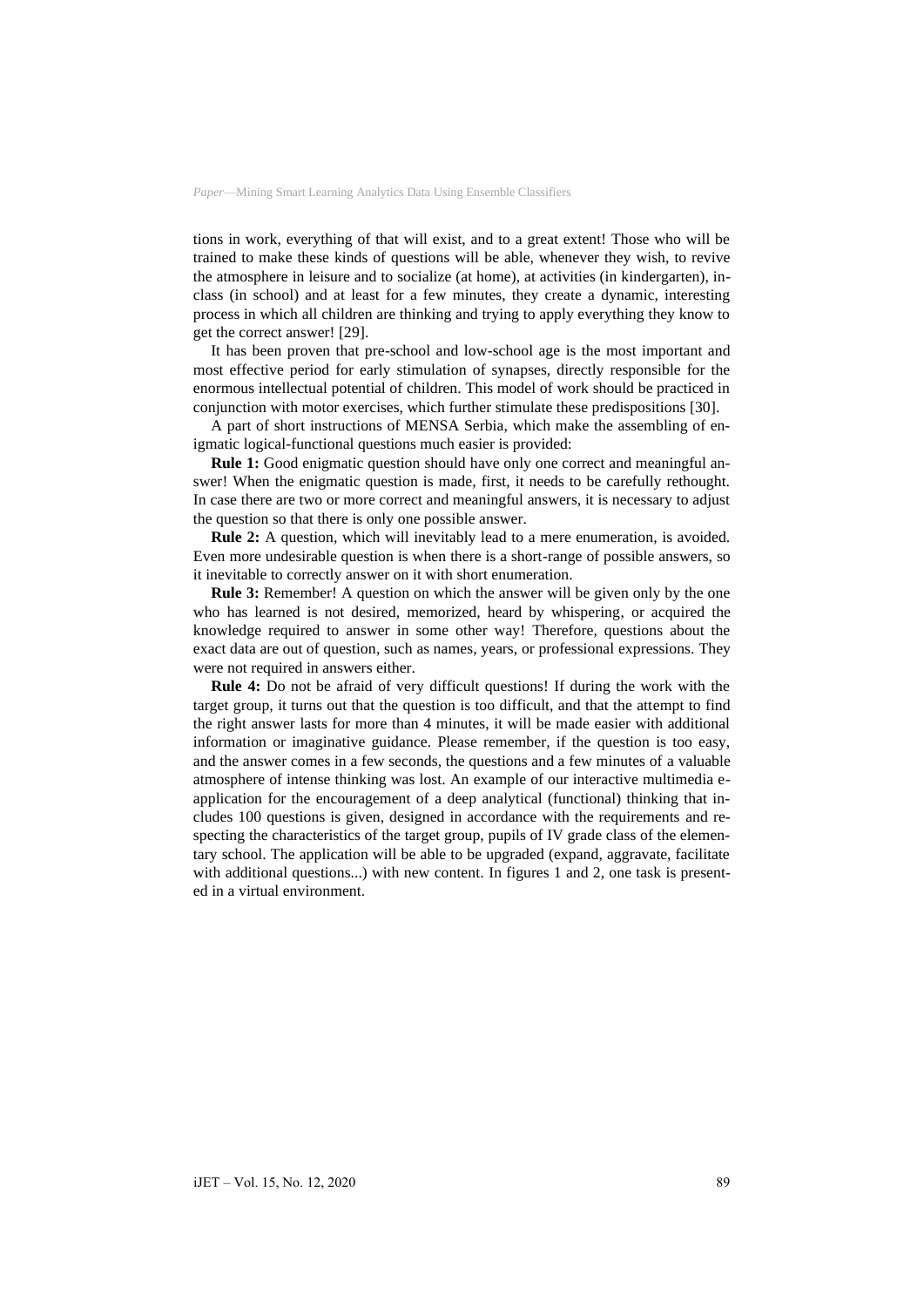

**Fig. 1.** Primeval enigmatic question

14. TASK: Enigmatic Primeval question – "Which came first, the chicken or the egg?"

Kindly write on the line under question mark WHO or WHAT is missing, and then write ordinal numbers (from 1 to 5) in squares, so that the images are sorted in the exact order and to get the correct answer!

Why it is important to encourage deep analytical thinking among children. First, because it is the right time for that when we are children, and another very important reason is that employers give more and more attention to this component of future candidates for the job.

Thus, even from 2011, Glassdoor.com website, dedicated to providing business pieces of advice, gathered at one place the most unusual questions which employers give to candidates, in order to show to unemployed people, who are seeking for jobs, on what challenges they can encounter in one interview. For example:

"How would you measure the weight of an elephant without using a beam scale?"  $-$  IBM.

"How many basketball balls can fit in this room?" – Google, these are some of the "apparently" bizarre questions which managers are asking, not expecting a correct answer, but to see how a person behaves in difficult situations, said experts.



**Fig. 2.** The answer to the enigmatic question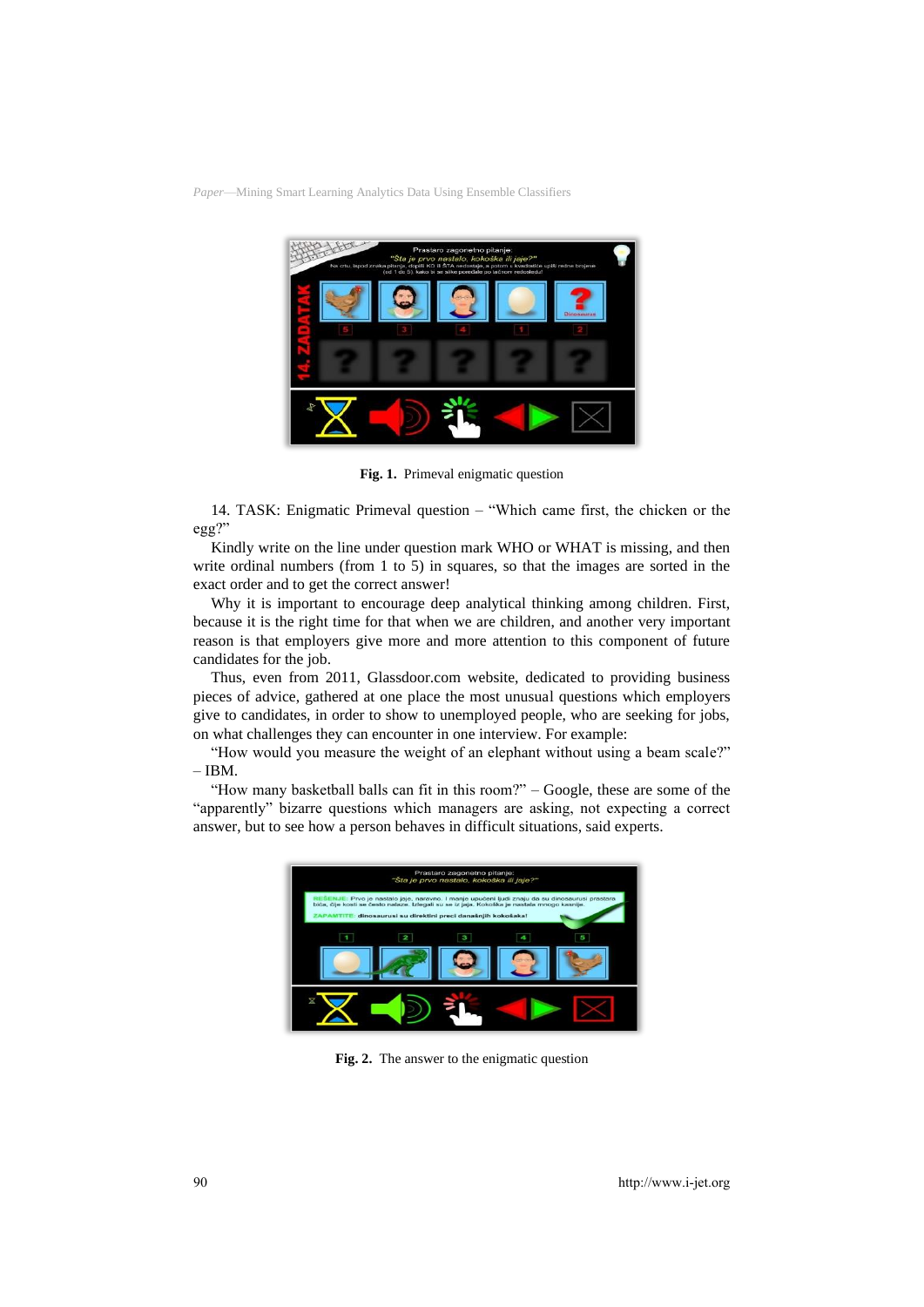"The essence is to show a sense of humor, interest for studying, teamwork and to like intellectual challenges," said John M McKee, founder of website BusinessSuccessCoach.net and author of the book called "The Plan" [30].

#### **3.2 Case study: Student success system**

Student Success System is a product of D2L, which was founded by John Baker in 1999. D2L Technology is used by 15 million students worldwide in the higher student sector. Student Success System (S3) can help the at-risk students by their predictive models based on the learning engagement and behavior patterns. S3 is an SLA tool for

seamless and context-aware learning. The educators may intervene in the learners to help them to achieve better performance. Administrators of the system can create target courses. The instructors may analyze the weekly predictions generated by the system for the students. Five domains in the system are taken into account. They are content access, preparedness, assessments, social learning, and course access. The class dashboard can visualize the performance of the student with the rest of the class. It also issued a success index. On the student dashboard, a win-loss chart is also displayed. The students are categorized into three classes at risk, potential risk, and success. The instructor may filter out one particular category of students and emailed them as a group.

#### **3.3 Case study: Loco analyst**

Loco analyst another smart learning tool specially designed for the instructors to get feedback on different leaning aspects of the system. The teachers may take the help of the system to design better course content and structure. Loco analyst provides feedback with the teachers about the social interactions among the learners, the usage of the web-based course contents, and the learning activities of the students. Learning Object Context (LOC) framework is orchestrated to track the student activities with the system for the learning process. This open-source is an extension of RCP Editor for creating online courses in compliance with IMS CP specification.

#### **3.4 Case study: GLASS (Gradient's Learning Analytics SyStem)**

To track and analyze the different events of the educators and learners, a graphical learning analytics tool was developed and called GLASS [31]. Several recorded events are explored and stored in a database to support modular visualization. Bottom-up technology was employed in architecture. Web interface, visualization parameters, module management, and database access are the prime functionality of the tool. Contextualized Attention Metadata (CAM) schema was utilized for storing in the dataset. A facility of incorporating a new module can be achieved through an API with a different set of filters and common graphical settings. Visualization, modules, codebase, and data layers are the four layers of the design. The data layer is responsible for storing parameters and comprised of CAM databases. The codebase is com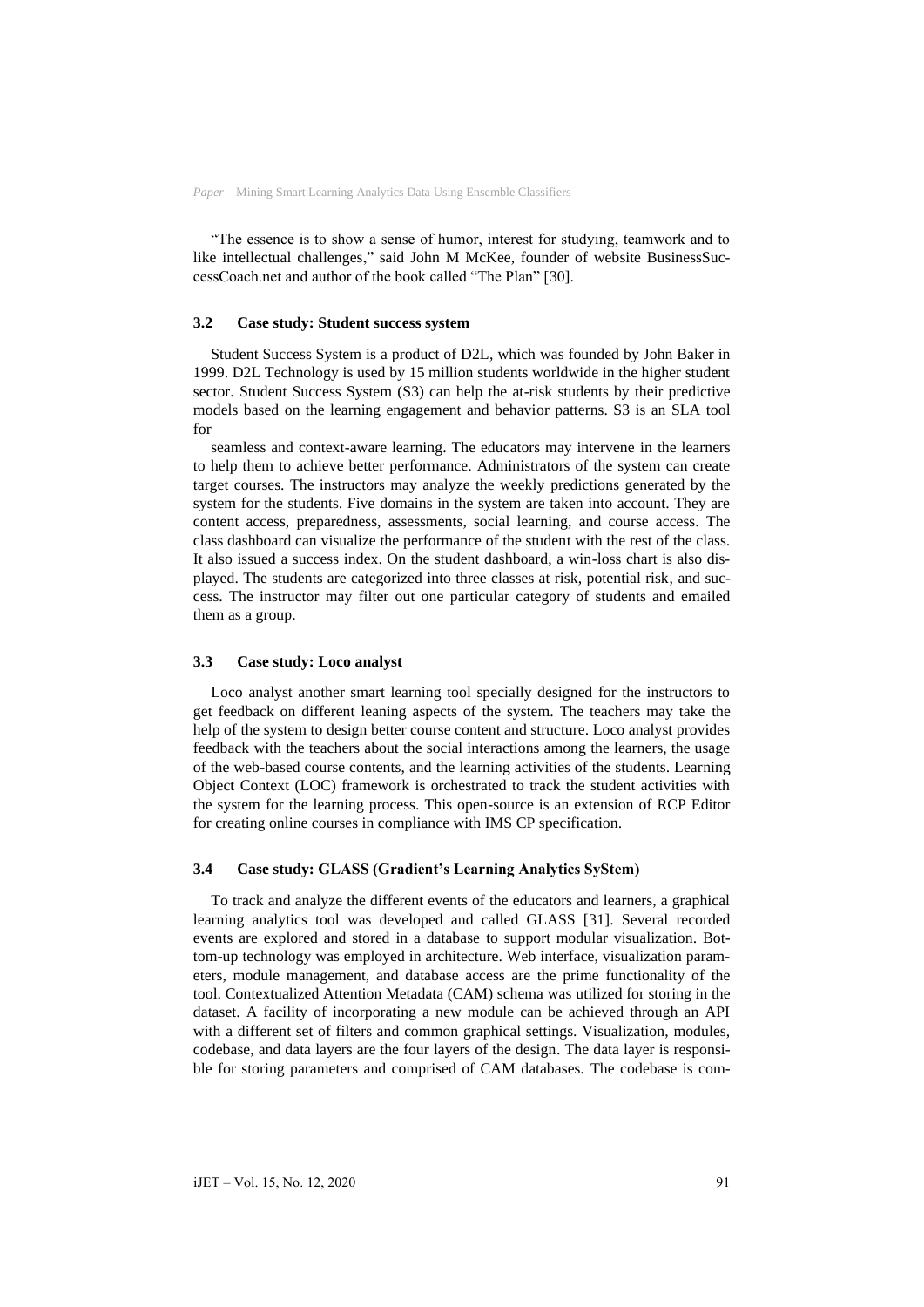posed of interfaces and user management. Modules are at par with the specifications of the platform and settings for visualization and appearance.

### **3.5 Case study: GISMO (Graphical Interactive Student Monitoring Tool for Course Management Systems)**

GISMO is an interactive graphical student tracking and monitoring tool for a course management system [32]. The tool generates a visual representation of the online data of the course and student management. The course instructors may be benefited by using these records to track the progress and different aspects of the students. The system that generated complex multidimensional data of the learners can be rendered by the Information Visualization techniques of the GISMO. Hence this tool helps educators to impart their teaching in a better way and provide a better learning environment for the students as well. Data Explorer module tracks the learners' events and exports the logs to MySQL database. To represent data visually, some transformation and computations on the data are required. It is done in four stages. They are the selection of significant data, the transformation of data, visualization mapping, and transformation view. The three different areas of application are time, list, and chart panel. There are four overviews viz. Login, Discussion, Students accesses to resources, resource details under these areas.

### **4 Experiments and Results**

### **4.1 Dataset**

Student results dataset for one semester are used to inspect the association between students' semester course and results (pass  $\&$  fail). The data dimension is represented by 37 columns and 121 rows (tuples) because there are different types of exams (Quizzes, Assignments, Mid-term, and Final-term) student-level results. The variables used in this study are the number of exams in a student semester course, course quizzes output (0), course assignments output (0), Mid-term course output (0), and course Final-term output (0). Accuracy can be applied as evaluation metrics to test the efficacy of the system [33].

#### **4.2 Methods**

Ensemble methods consist of meta-algorithms that incorporate various machine learning techniques into one predictive model to minimize variability (bagging), bias (boosting), or improve results (stacking). Ensemble techniques are defined in two types: linear ensemble methods (e.g., AdaBoost) and simultaneous ensemble techniques (e.g., Random Forest). Sequential techniques utilize the reliance between the base learners to enhance general efficiency while, by averaging, parallel techniques utilize independence between the base learners to decrease inaccuracies. Most ensemble techniques use a single base learning algorithm to generate homogeneous base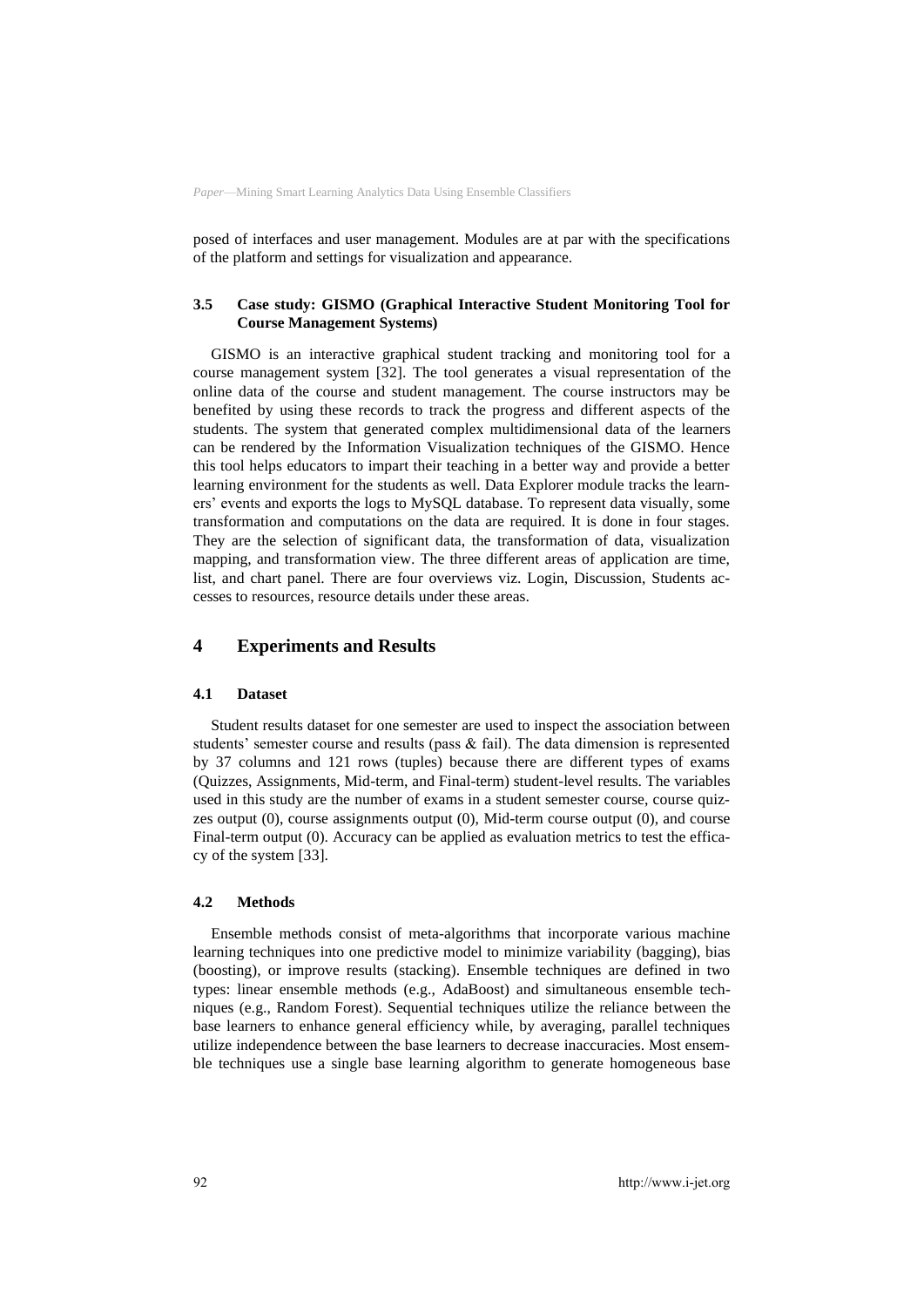learners that result in inhomogeneous groups, while some techniques use heterogeneous learners. A 10-fold cross-validation technique is applied to test the validity of the results.The accuracy of ensemble methods depends upon the accuracy and diversity of its individual members, the base learners.

#### **4.3 Advanced ensemble techniques**

It is needed to choose a base learner algorithm to use bagging and boosting methods [34]. Hence different ensemble techniques are chosen for bagging and boosting.

**Bagging (Bootstrap Aggregating):** Bagging is the aggregation of bootstrap. One way of reducing an estimate's variance is to average various estimates together. Bagging uses bootstrap sampling to get the base learner training data subsets. Bagging uses voting for classification and averaging for regression to aggregate the outputs of base learners. Bootstrap Aggregation is an ensemble technique. First, random samples of the training dataset with substitute (sub-sets of training dataset) were generated. A model (classifier or decision tree) for each sample is constructed. Finally, the outcomes of these various schemes are merged using the median or majority vote. Multiple model combinations decrease variance, particularly in case of unstable models

**Boosting:** Boosting is a sequential method where the first algorithm is educated in the whole dataset to suit the remaining components of the first algorithms, and the subsequent algorithms are engineered so that the findings poorly predicted by the previous model become more effective. It depends on a number of weak learners who might not be good for the whole set of data but are good for some part of the collection. Therefore, each model improves the production of the ensemble.

**Decision tree:** A decision tree determines the predictive value based on a series of questions and conditions [35]. Decision Trees can also solve quantitative problems as well with the same format. In the student course process, there are three different types of courses, such as undergraduate, masters, and doctoral (Ph.D.), is it an undergraduate degree course? Master's degree course? A doctoral degree course? Pass course? Fail course? These questions are answered and solved using this decision tree. In the decision tree method, the performance of student courses through smart learning can be predicted.



**Fig. 3.** Decision Tree of Student Performance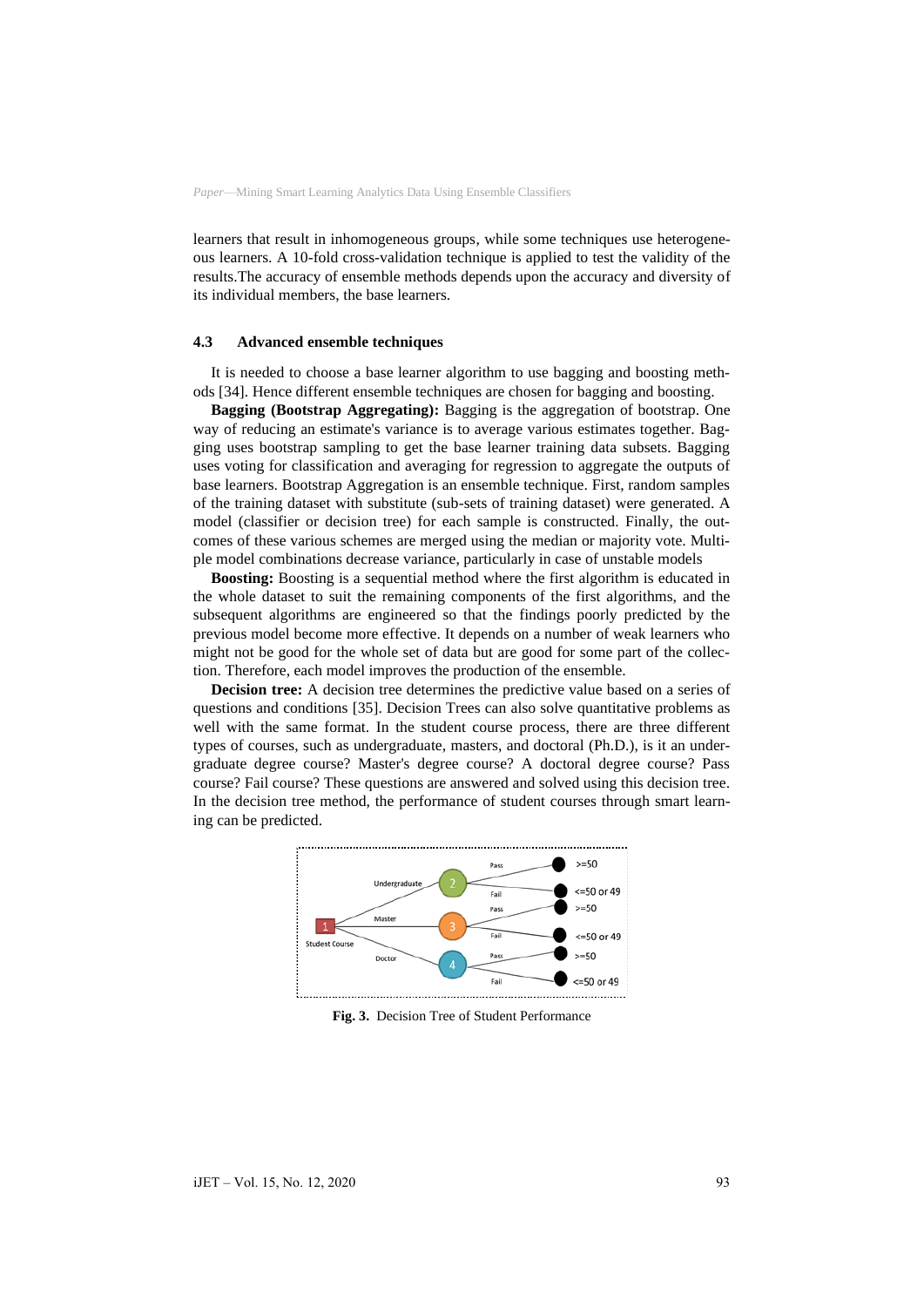**K-Nearest Neighbours:** K-nearest neighbor (KNN) is an algorithm that uses monitored sample data classified by the majority class [36]. This algorithm is designed to classify new products based on training data and features. The KNN principle is to find k products from the training data closest to the information testing algorithm is very simple, it works on the nearest range between test documents for training data to determine KNN, followed by the test information prediction for the majority of KNN. The KNN method provides countless advantages over other methods, such as solid, too noisy training data and effective when the information is small. This method is extremely prone to irrelevant or redundant variables since all variables are comparable and categorized. KNN uses a similarity measure when comparing the testing information to the training data. One of the similarity measures used is the Euclidean distance between training data (xtrain) and data testing (xtest).

**[Random Forest:](https://www.datascience.com/resources/notebooks/random-forest-intro)** Random forest is a group approach for building predictive models [37]. In this sense, the random forest is a series of decision-making bodies acting as weak categorizers, which are poor predictors but a strong general prediction. Random forests do not heavily assume the scale and normality of incoming data. It is done well with a combination of numbers and categories, need a little tuning to obtain a good first version of a predictive model, are fast to train, are simple to understand, have functional importance as a function of the model, can manage the missing data inherently and have been implemented in all languages. These characteristics are a nice starting point for random trees in any project where a predictive model is generated or explore the option of applying machine learning to a new field.

**Naıve Bayes classification:** Naive Bayes classification scheme is a simple probabilistic classification based on Bayes theorem and particularly suitable if the sizes of the input are big [36]. A class in text classification is assigned to the designated document.

**Stacking:** Stacking involves training a learning algorithm, which combines the forecasts of several other learning algorithms and sometimes called stacked generalizations. All other algorithms are first trained using the available data, and then a mixed algorithm is trained to generate a final prediction by all the other algorithms. The stacking method generates better performance than any trained models. It has been used efficiently for both supervised learning operations (regression, classification, distance learning, and uncontrolled density assessment.

**Advanced ensemble techniques results:** Unlike the K-NN-bagging ensemble, the decision-tree bagging ensemble has achieved higher accuracy because K-NN is less susceptible to sample disruption and thus is stable learners [38]. Combining stable learners is less advantageous as the ensemble does not increase the effectiveness of generalization. Four different methods are implemented viz. decision tree, K-NN, bagging K-NN, and begging tree, and each method achieves different accuracy on student data. The accuracies for decision tree and bagging K-NN are 72% and K-NN 74%respectively. The best performance is achieved on student data by bagging tree classifier, and it achieves an accuracy of 79%, which is the proposed method. Table 1 shows the detail description of the accuracy of methods, and Figure 4 is showing the training and test performance on student data. Figure 5 is showing the graphical representation of different methods.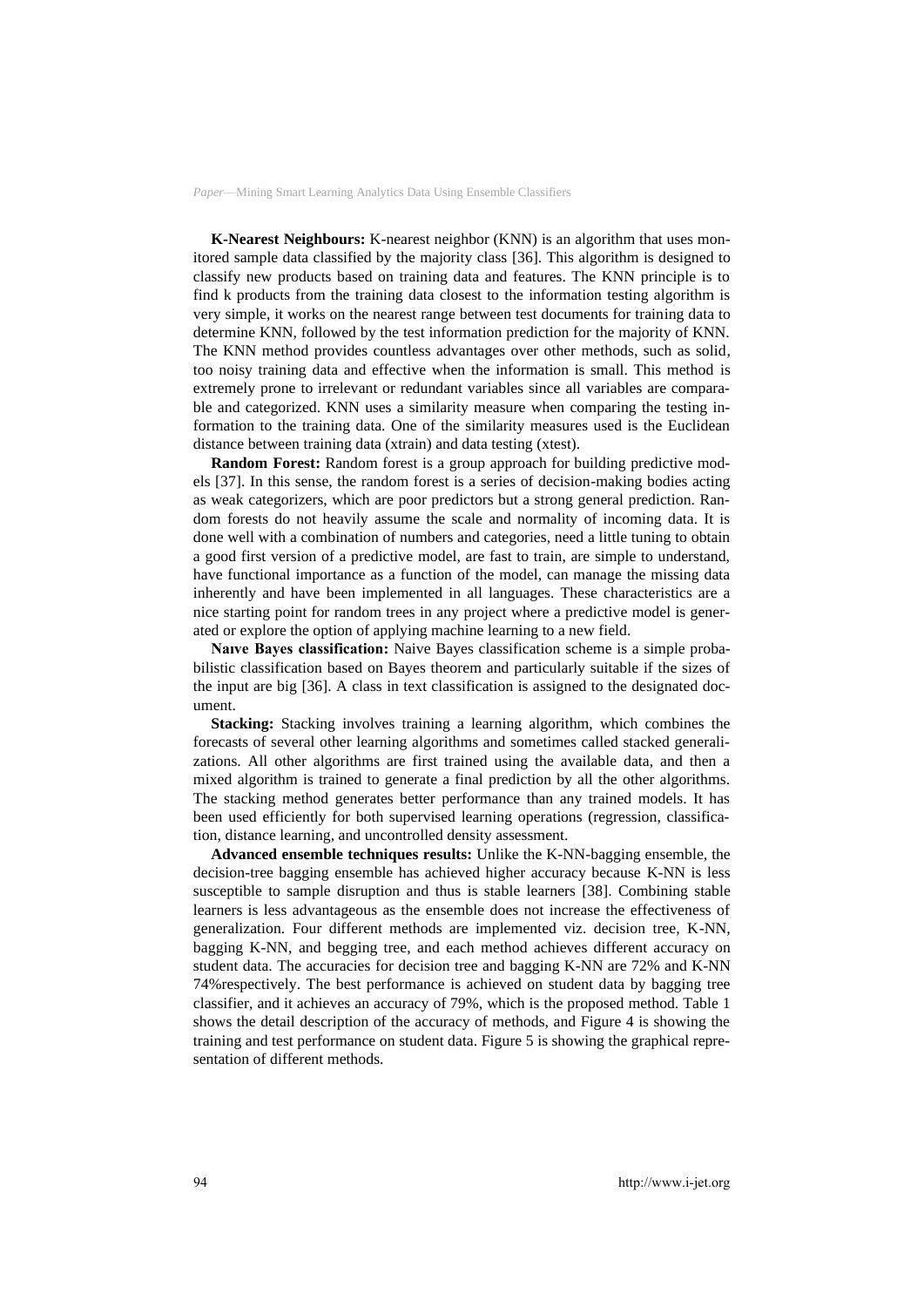| <b>Implemented Methods</b> |          |
|----------------------------|----------|
| <b>Methods</b>             | Accuracy |
| Decision Tree              | 0.72     |
| K-NN                       | 0.74     |
| Bagging K-NN               | 0.72     |
| <b>Bagging Tree</b>        | 0.79     |

**Table 1.** Predicted accuracy of different methods.

Figure 4 shows the learning curves for the bagging tree ensemble. An average error of 0.100 on the training data and a polynomial-shaped error curve for the testing data can be seen. The smallest gap between training and test errors occurs at around 90% of the training set size.



**Fig. 4.** Bagging Tree for Student Performance

Figure 5 shows that the accuracy increases significantly between ensemble sizes 0 to 15, but does not show much improvement after that, so adding base estimators beyond 15 only increases computational complexity without accuracy gain for the dataset. Figure 6 shows the comparison of accuracies of different bagging methods applied in the dataset.



**Fig. 5.** Accuracy of Bagging Tree Ensemble of Student Performance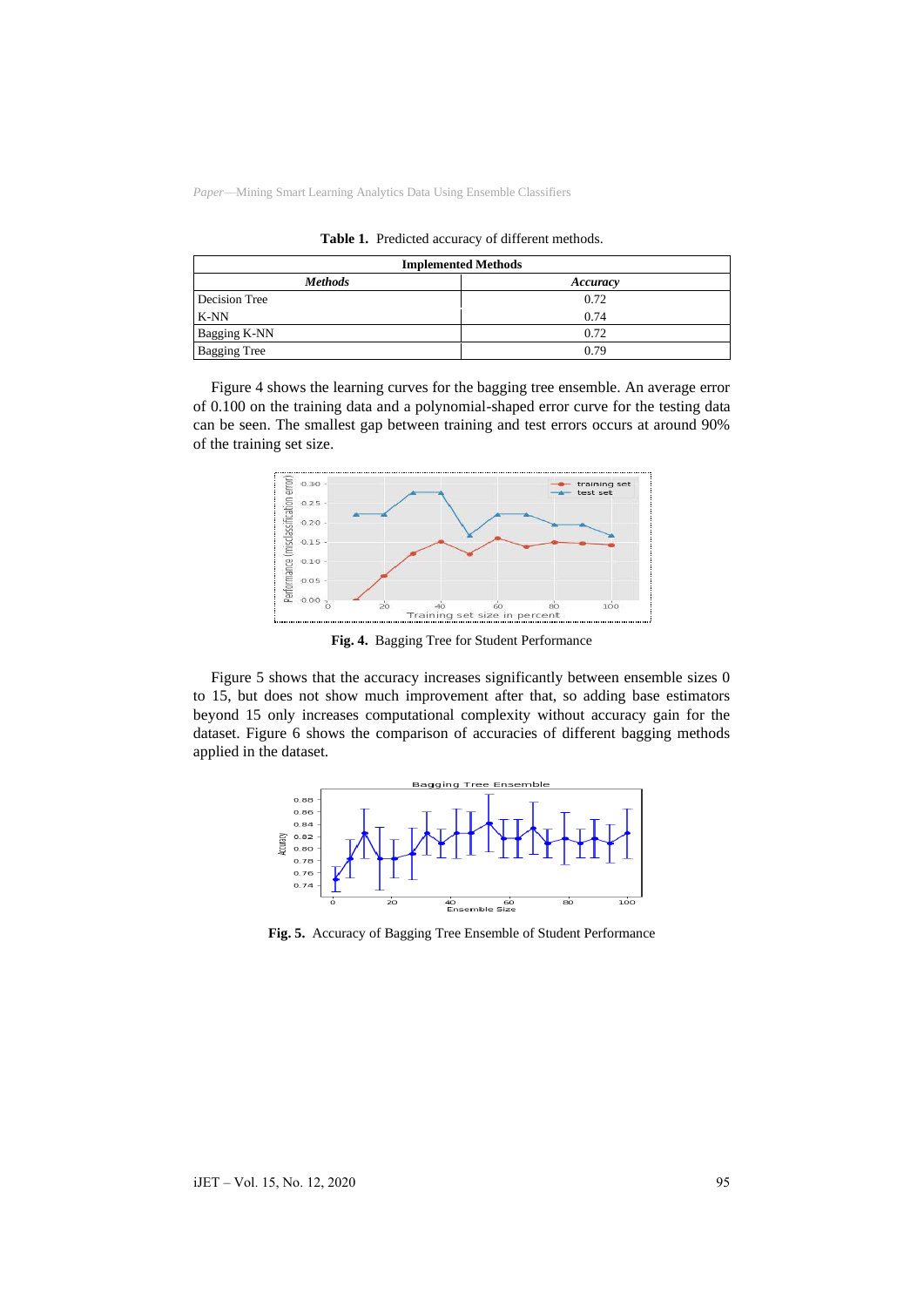



**Fig. 6.** Comparison of Bagging Methods on Student Performance

Stacking is an ensemble learning method that uses a meta-classifier or metaregressor to combine various classification or regression designs. The base-level models are trained on the basis of a complete training set, and the meta-model is trained as features on the outputs of the base-level models. The base-level often comprises distinct learning algorithms, and thus stacking groups are often heterogeneous. Four different methods are implemented viz. stacking, random forest, K-NN, naïve Bayes, and stacking classification, and each method achieves different accuracy on student data. The accuracies forboth naïve Bayes and K-NN are 74%,and for the random forest, it is 77%. The best performance is achieved by stacking classification with an accuracy of 78%, which is the proposed method. Table 2 shows the detail description of the accuracy of methods, and Figure 7 is showing the training and test performance on student data. Figures 8 and 9 are showing the graphical representation of different methods.

| <b>Implemented Methods</b> |          |
|----------------------------|----------|
| <b>Methods</b>             | Accuracy |
| <b>Random Forest</b>       | 0.77     |
| <b>K-NN</b>                | 0.74     |
| Naive Bayes                | 0.74     |
| <b>Stacking Classifier</b> | 0.78     |

**Table 2.** Predicted accuracy of different methods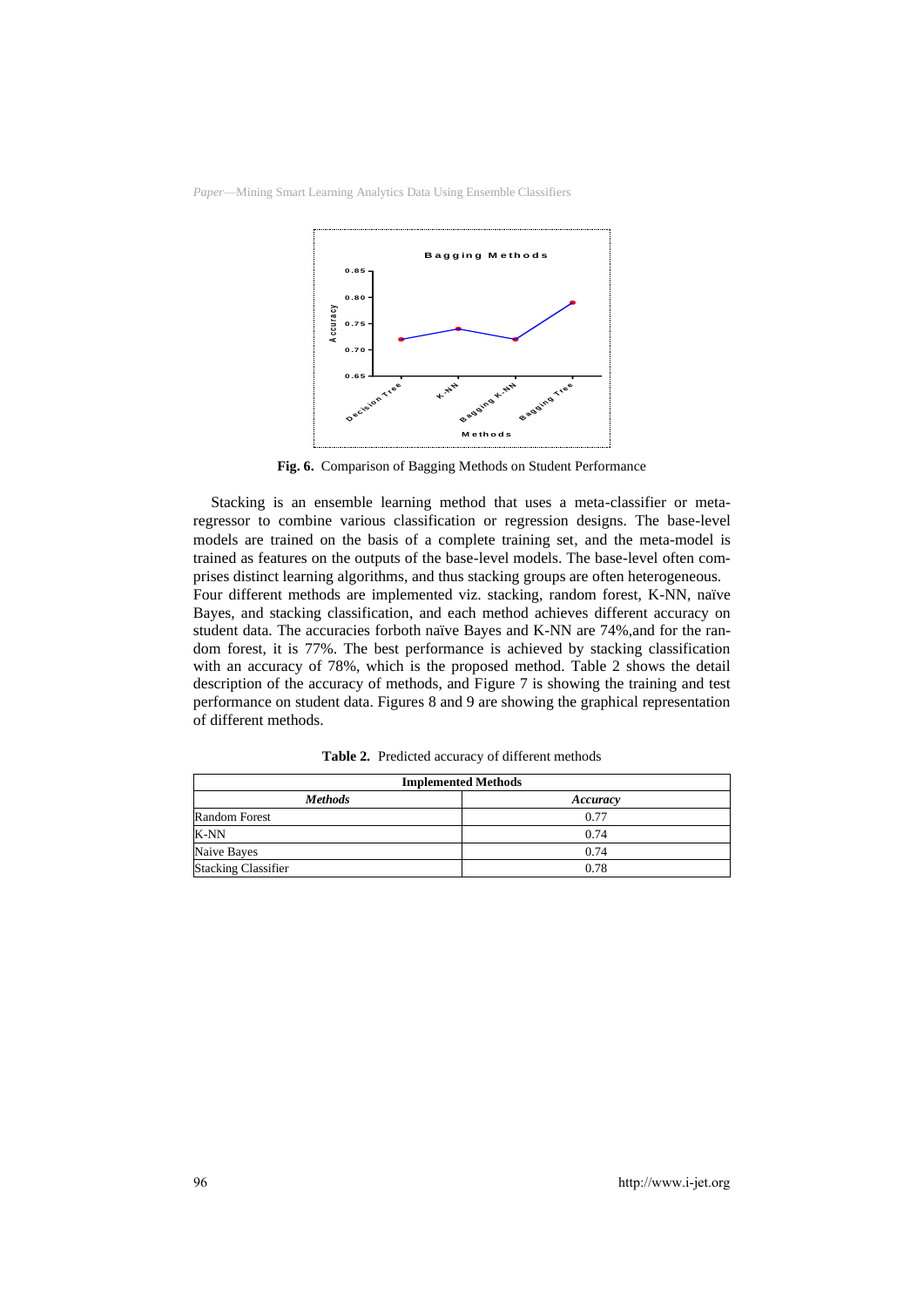

**Fig. 7.** Stacking Ensemble of Student Performance





**Fig. 9.** Comparison of Stacking methods for Student Performance.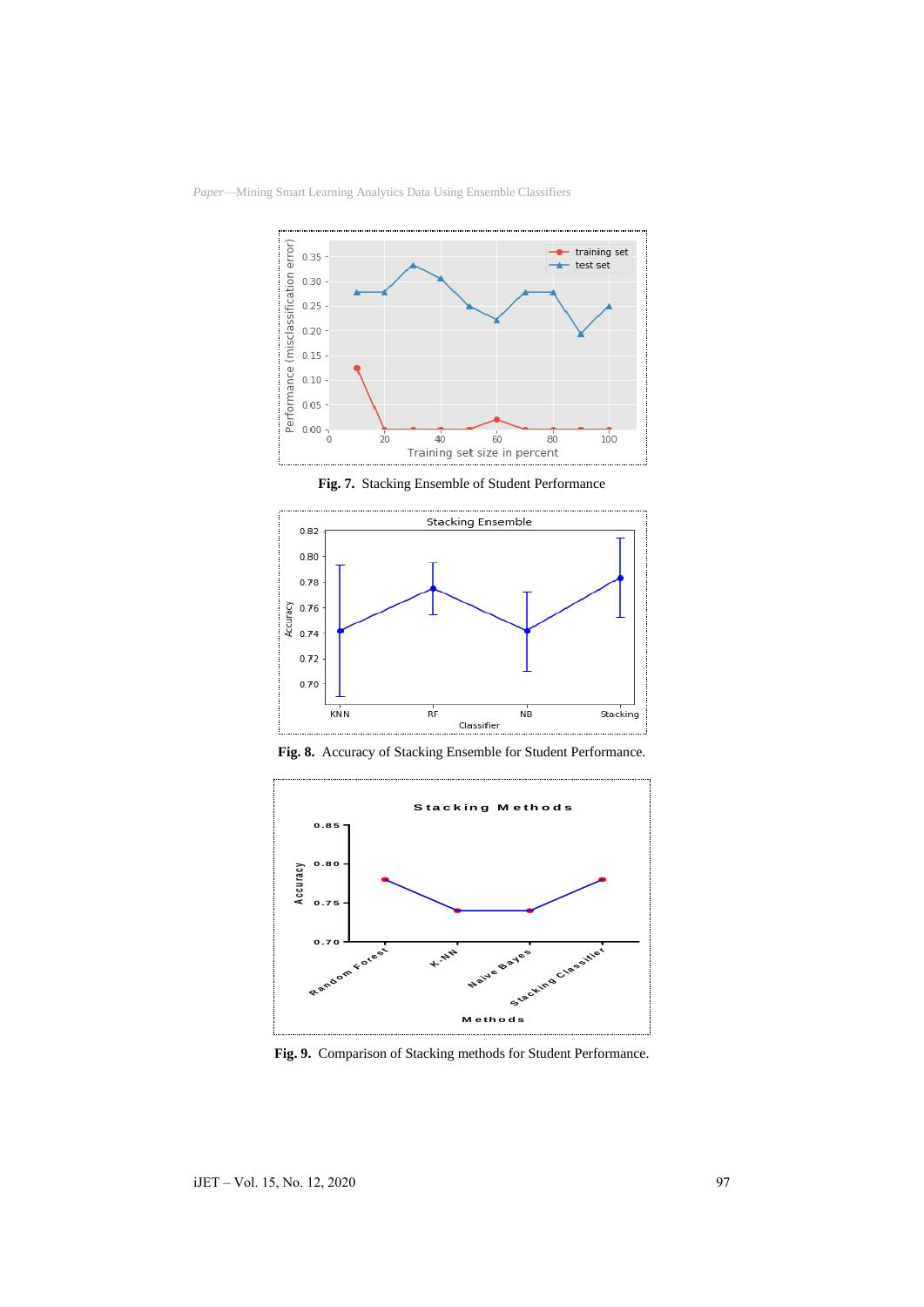# **5 Discussion and Conclusion**

As studied without learning and practicing in real-time and the real world, learners always find it challenging to learn and solve the problems they face, traditional methods or learning from the textbooks do not meet students' requirements today. In SLA, competency and proficiency are two main key factors that will lead to performance appraisal in technology-enabled and resource-rich industries. Now that drawing private sector attention education is becoming a global commodity making the future educational process more viable for individual requirements. Moreover, learners will be able to decide what to learn and how to learn, or they will have control of their own learning process, choosing their own instructors and have their own assessments. This will be inevitable with SLA. While SLA holds the key for the future of education, there are some obstacles that researchers and practitioners have to overcome challenges such as technological or social. When processing a big chunk of data, which helps learners and teachers on context-based tutoring is taken into account, it can be easily understood that SLA is still very much in its early phase, which is also promising for the better future use. Environments are a challenge to researchers, practitioners; educational experts feel safe in their comfort zone. SLA is such a new concept for developing and improving, creating a more stable and more helpful learning environment than its traditional counterpart showing what is more technologically advanced An SLA dataset with the help of advanced ensemble techniques is successfully analyzed. The techniques that achieved higher accuracies were Bagging Tree and Stacking Classifiers. So, advanced ensemble techniques may be applied in such a dataset for prediction and classification tasks.

### **6 Acknowledgement**

Work by author, Solomon Sunday Oyelere was supported by the Jenny and Antti Wihuri Foundation.

# **7 References**

- [1] Agbo F. J., Oyelere S. S., Suhonen J., &Tukiainen M. (2019). Smart learning environment for computing education: readiness for implementation in Nigeria. In J. Theo Bastiaens (Ed.), Proceedings of EdMedia + Innovate Learning 2019 (pp. 1382-1391). Waynesville, NC: Association for the Advancement of Computing in Education (AACE). [https://doi.org/](https://doi.org/10.1504/ijlt.2019.106551) [10.1504/ijlt.2019.106551](https://doi.org/10.1504/ijlt.2019.106551)
- [2] Agbo F.J., Oyelere S.S. (2019) Smart Mobile Learning Environment for Programming Education in Nigeria: Adaptivity and Context-Aware Features. In: Arai K., Bhatia R., Kapoor S. (eds) Intelligent Computing. CompCom 2019. Advances in Intelligent Systems and Computing, vol 998. Springer, Cham. [https://doi.org/10.1007/978-3-030-22868-2\\_71](https://doi.org/10.1007/978-3-030-22868-2_71)
- [3] Merrill, M. D. (2013). First Principles of Instruction: Identifying and Designing Effective, Efficient, and Engaging Instruction. San Francisco, CA: Pfeiffer.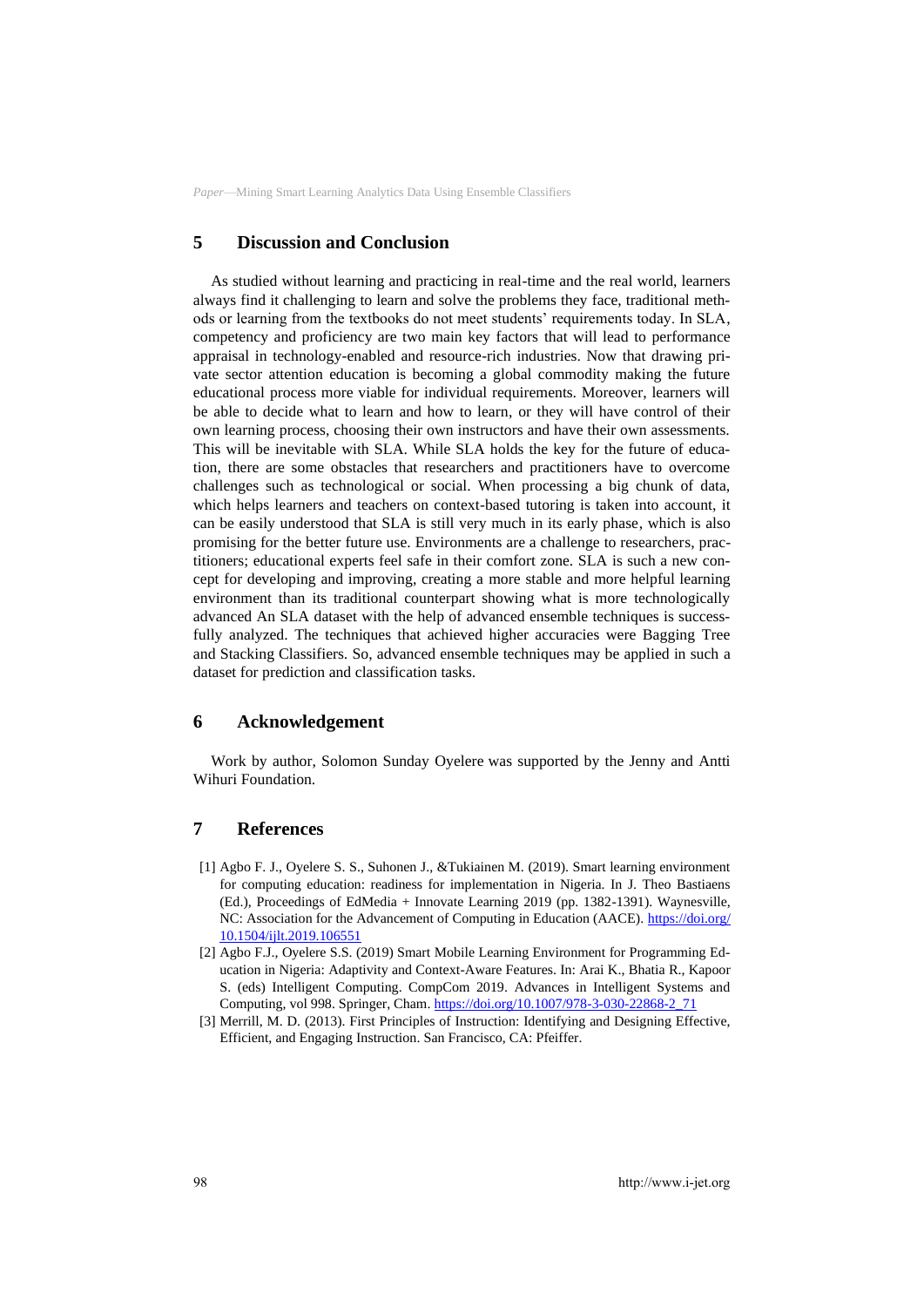- [4] Kim J, et al. (2018). Bre1 mediates the ubiquitination of histone H2B by regulating Lge1 stability. FEBS Lett 592(9):1565-1574[. https://doi.org/10.1002/1873-3468.13049](https://doi.org/10.1002/1873-3468.13049)
- [5] R. Huang, J. Yang, Y. Hu, From digital to smart: the evolution and trends of the learning environment. Open Educ. Res. 1, 75-84 (2012)
- [6] Zhu, Z. T., Yu, M. H., &Riezebos, P. (2016). A research framework of smart education. Smart learning environments, 3(1), 4. <https://doi.org/10.1186/s40561-016-0026-2>
- [7] Hwang, G-J. (2014). Definition, framework and research issues of smart learning environments – a context-aware ubiquitous learning perspective. Smart Learning Environments, Vol. 1, No. 4, pp. 1-14. <https://doi.org/10.1186/s40561-014-0004-5>
- [8] Chan, F. M. (2002, October). ICT in Malaysian schools: Policy and strategies. In a Workshop on the Promotion of ICT in Education to Narrow the Digital Divide (pp. 15-22).
- [9] Hua, M. T. A. (2012). Promises and threats: iN2015 Masterplan to pervasive computing in Singapore. Science, Technology and Society, 17(1), 37-56. [https://doi.org/10.1177/097172](https://doi.org/10.1177/097172181101700103) [181101700103](https://doi.org/10.1177/097172181101700103)
- [10] IBM, SmartEducation(2012).https://www.ibm.com/smarter planet/global/files/au\_\_en\_uk\_ \_cities\_\_ibm\_smarter\_education\_now.pdf. Accessed 20 Mar 2015.
- [11] Park, Sun-Rae, et al. "Intelligent u-Learning and Research Environment for Computational Science on Mobile Device." KSII Transactions on Internet & Information Systems 8.2 (2014). <https://doi.org/10.3837/tiis.2014.02.023>
- [12] Kim, Taisiya, Ji Yeon Cho, and Bong Gyou Lee. "Evolution to smart learning in public education: a case study of Korean public education." IFIP WG 3.4 International Conference on Open and Social Technologies for Networked Learning. Springer, Berlin, Heidelberg, 2012. [https://doi.org/10.1007/978-3-642-37285-8\\_18](https://doi.org/10.1007/978-3-642-37285-8_18)
- [13] Long, P., & Siemens, G. (2011). Penetrating the fog: Analytics in learning and education. Educause Review Online, Vol. 46, No. 5, pp. 31-40.
- [14] Papamitsiou, Z. and Economides, A.A. (2016). Learning Analytics for Smart Learning Environments: A Meta-Analysis of Empirical Research Results from 2009 to 2015. J.M. Spector et al. (eds.), Learning, Design, and Technology. Springer International Publishing, Switzerland. [https://doi.org/10.1007/978-3-319-17727-4\\_15-1](https://doi.org/10.1007/978-3-319-17727-4_15-1)
- [15] Kinshuk, Vivekanandan Kumar, (2018). Advancing learning through smart learning analytics: a review of case studies, Asian Association of Open Universities Journal, Vol. 13 Issue: 1, pp.1-12. <https://doi.org/10.1108/aaouj-12-2017-0039>
- [16] Kim, S.; Song, S.M.; Yoon, Y.I. Smart Learning Services Based on Smart Cloud Computing. Sensors 2011, 11, 7835-7850. <https://doi.org/10.3390/s110807835>
- [17] Yoo Y., Lee H., Jo IH., Park Y. (2015). Educational Dashboards for Smart Learning: Review of Case Studies. In: Chen G., Kumar V., Kinshuk, Huang R., Kong S. (eds) Emerging Issues in Smart Learning. Lecture Notes in Educational Technology. Springer, Berlin, Heidelberg. [https://doi.org/10.1007/978-3-662-44188-6\\_21](https://doi.org/10.1007/978-3-662-44188-6_21)
- [18] Kim, T., Cho, J. Y., & Lee, B. G. (2012, July). Evolution to smart learning in public education: a case study of Korean public education. In IFIP WG 3.4 International Conference on Open and Social Technologies for Networked Learning (pp. 170-178). Springer, Berlin, Heidelberg. [https://doi.org/10.1007/978-3-642-37285-8\\_18](https://doi.org/10.1007/978-3-642-37285-8_18)
- [19] Ebner, M., Taraghi, B., Saranti, A. and Schön, S. (2015). "From the field: seven features of smart learning analytics – lessons learned from four years of research with learning analytics", eLearning Papers no. 40, pp. 51-55.
- [20] Kinshuk, Chen, NS. Cheng, IL. et al. (2016).Evolution Is not enough: Revolutionizing Current Learning Environments to Smart Learning Environments, Int J ArtifIntellEduc, 26: 561[, https://doi.org/10.1007/s40593-016-0108-x.](https://doi.org/10.1007/s40593-016-0108-x)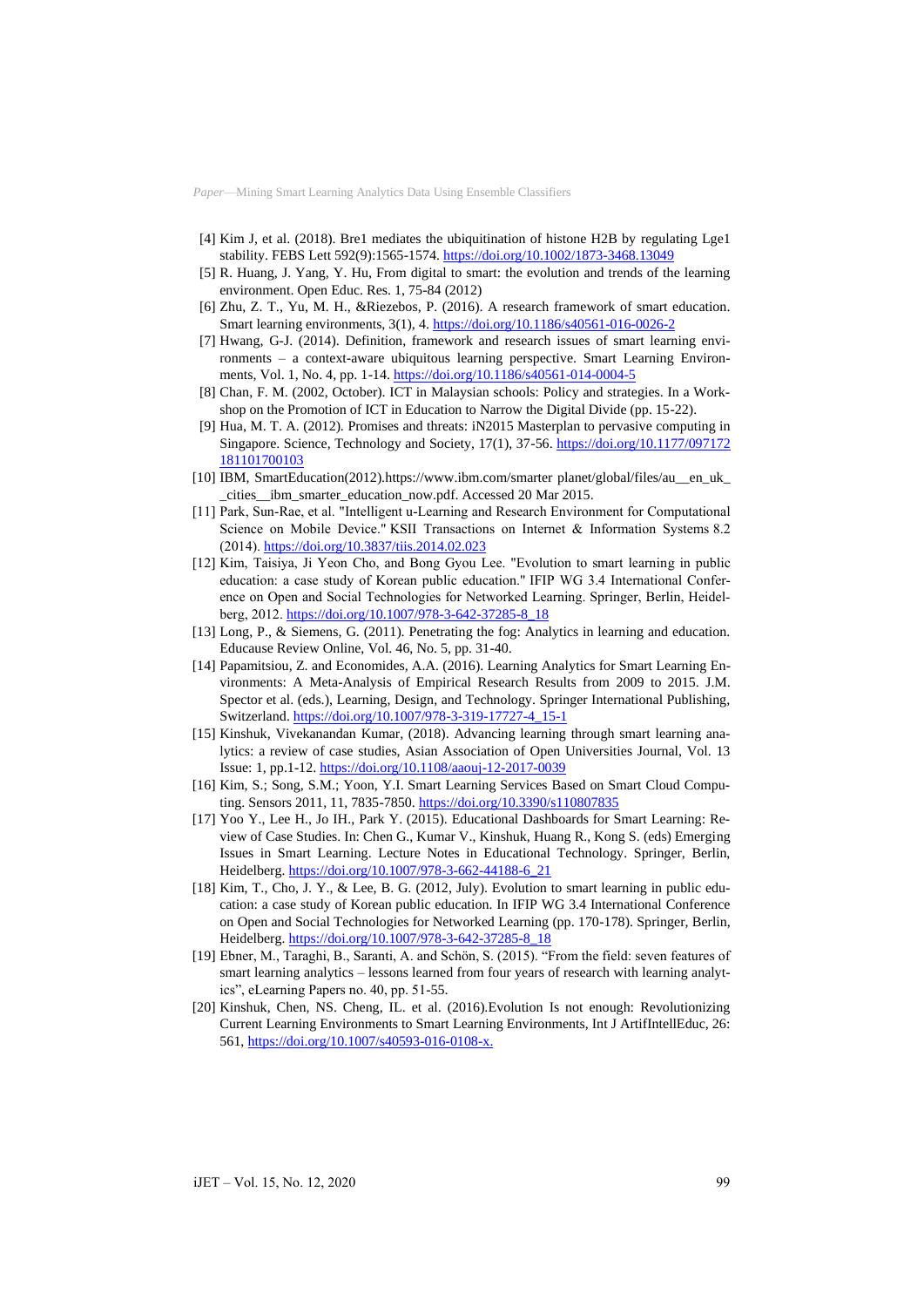- [21] Gros, B., (2016). The design of smart educational environments, Smart Learn. Environ. 3: 15. https://doi.org/10.1186/s40561-016-0039-x.
- [22] Nikolov, R., Shoikova, M., Kovatcheva, E., Dimitrov, V., &Shikalanov, A. (2016). Learning in a smart city environment. Journal of Communication and Computer, 13, 338-350. [https://doi.org/10.17265/1548-7709/2016.07.003.](https://doi.org/10.17265/1548-7709/2016.07.003)
- [23] Soltanpoor R. and Yavari A., (2017). CoALA: Contextualization Framework for Smart Learning Analytics, IEEE 37th International Conference on Distributed Computing Systems Workshops (ICDCSW), Atlanta, GA, 2017, pp. 226-231, [https://doi.org/10.1109/icdc](https://doi.org/10.1109/icdcsw.2017.58) [sw.2017.58](https://doi.org/10.1109/icdcsw.2017.58)
- [24] Yassine, Sahar &Kadry, Seifedine& Sicilia, Miguel-Angel. (2016). Measuring learning outcomes effectively in smart learning environments. 1-5. [https://doi.org/10.1109/ssfc.20](https://doi.org/10.1109/ssfc.2016.7447877) [16.7447877.](https://doi.org/10.1109/ssfc.2016.7447877)
- [25] Mikulecky Peter (2016). Smart Learning Environments Revisited, The 11th International Scientific Conference on Distance Learning in Applied Informatics, pp 33-42.
- [26] Ahad, M.A., Tripathi, G. & Agarwal, P. (2018). Learning analytics for IoE based educational model using deep learning techniques: architecture, challenges, and applications, Smart Learn. Environ. 5: 7[. https://doi.org/10.1186/s40561-018-0057-y](https://doi.org/10.1186/s40561-018-0057-y)
- [27] Shoikova Elena, Nikolov, Roumen, Kovatcheva, Eugenia, (2017). Conceptualizing of Smart Education, ELECTROTECHNICA & ELECTRONICA, 52(3-4), pp 29-37.
- [28] Rajović, R. (2009). Nikola Tesla Centar (NTC) IQ deteta brigaroditelja, autorskoizdanje, Novi Sad
- [29] Petrovic, N., Jeremic, V., Petrovic, D., &Cirovic, M. (2014). Modeling the use of Facebook in environmental higher education. In The social classroom: Integrating social network use in education (pp. 100-119). IGI Global. [https://doi.org/10.4018/978-1-4666-490](https://doi.org/10.4018/978-1-4666-4904-0.ch006) [4-0.ch006](https://doi.org/10.4018/978-1-4666-4904-0.ch006)
- [30] Hilčenko, S. (2015). A model: animated logical mathematical tasks for the younger elementary school children, Journal of Research & Method in Education (IOSRJRME), Volume 5, Issue 4, pp. 39-42.
- [31] Leony, D., Pardo, A., de la Fuente Valentín, L., de Castro, D. S., &Kloos, C. D. (2012, April). GLASS: a learning analytics visualization tool. In Proceedings of the 2nd international conference on learning analytics and knowledge (pp. 162-163). ACM. [https://doi.](https://doi.org/10.1145/2330601.2330642) [org/10.1145/2330601.2330642](https://doi.org/10.1145/2330601.2330642)
- [32] Mazza, R., & Milani, C. (2004, November). Gismo: a graphical interactive student monitoring tool for course management systems. In International Conference on Technology Enhanced Learning, Milan (pp. 1-8).
- [33] Hussain, S., Muhsin, Z. F., Salal, Y. K., Theodorou, P., Kurtoğlu, F., & Hazarika, G. C. (2019). Prediction Model on Student Performance based on Internal Assessment using Deep Learning. International Journal of Emerging Technologies in Learning, 14(8), 4-22. <https://doi.org/10.3991/ijet.v14i08.10001>
- [34] Dietterich, T. G. (2000). An experimental comparison of three methods for constructing ensembles of decision trees: Bagging, boosting, and randomization. Machine learning, 40(2), 139-157.
- [35] Sunday, K., Ocheja, P., Hussain, S., Oyelere, S. S., Samson, B. O., &Agbo, F. J. (2020). Analyzing Student Performance in Programming Education Using Classification Techniques. International Journal of Emerging Technologies in Learning (iJET), 15(02), 127- 144. <https://doi.org/10.3991/ijet.v15i02.11527>
- [36] Hussain, S. (2017). Survey on current trends and techniques of data mining research. London Journal of Research in Computer Science and Technology.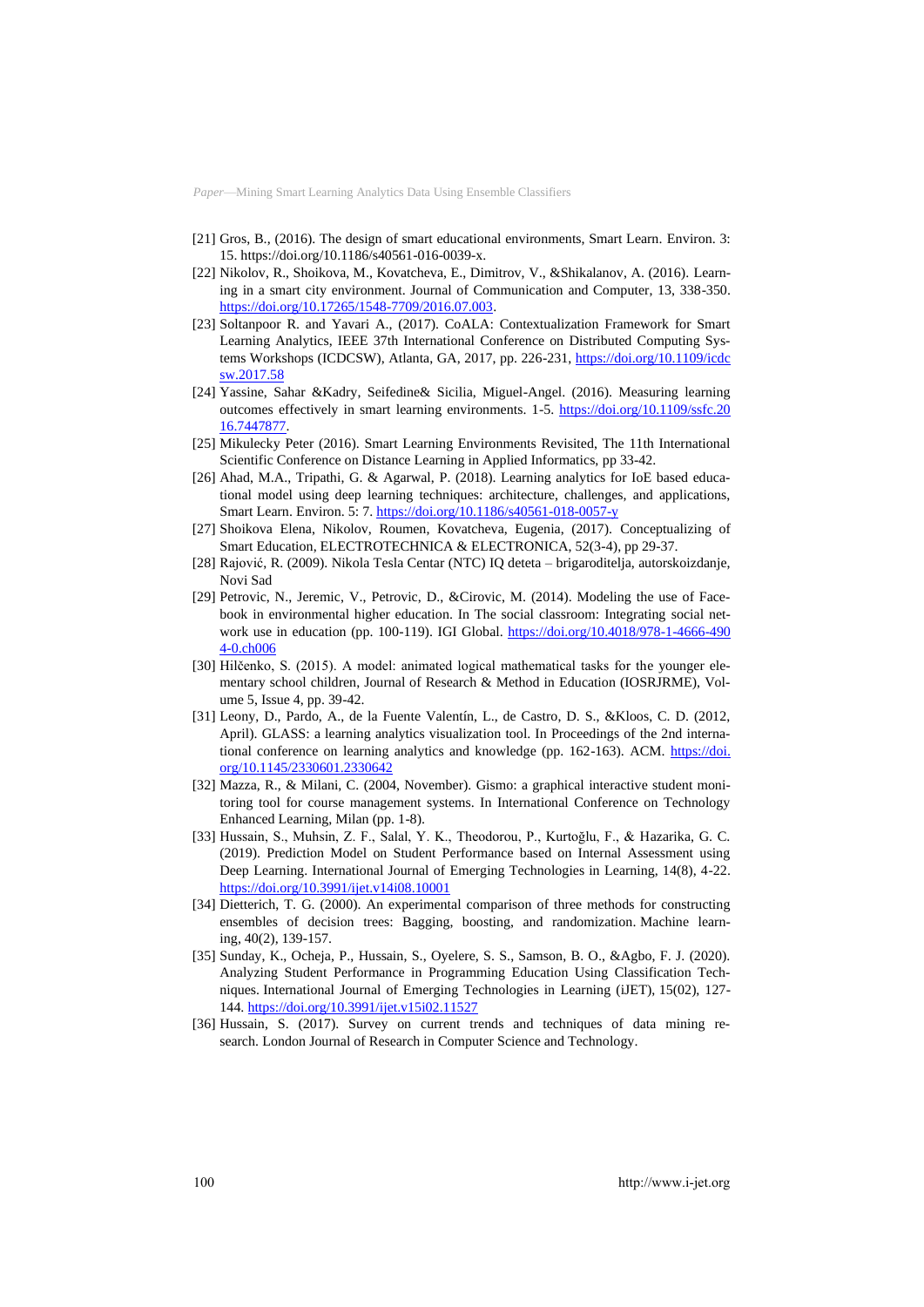- [37] Hussain, S., Atallah, R., Kamsin, A., &Hazarika, J. (2018, April). Classification, clustering and association rule mining in educational datasets using data mining tools: A case study. In Computer Science On-line Conference (pp. 196-211). Springer, Cham. [https://doi.org/](https://doi.org/10.1007/978-3-319-91192-2_21) [10.1007/978-3-319-91192-2\\_21](https://doi.org/10.1007/978-3-319-91192-2_21)
- [38] Dietterich, T. G. (1998). An experimental comparison of three methods for constructing ensembles of decision trees: Bagging, boosting and randomization. Machine learning, 32, 1-22.

# **8 Authors**

**Samina Kausar** is currently working as a researcher and also a PhD. scholar at School of Computer Engineering and Science, Shanghai University, China. She received the M.S. degree in computer science from the International Islamic University Islamabad, Pakistan. She is also working as Assistant Professor at University of Kotli, Azad Jammu and Kashmir, Pakistan. Her research interests are in the fields of big data, bioinformatics, computer networks, cloud computing, data mining, E-learning, and machine learning.

**Solomon Sunday Oyelere** received a PhD. degree in Computer science from the University of Eastern Finland, MSc degree in Research in Computer and Systems Engineering from Ilmenau University of Technology and B.Tech (Hons) degree in Computer science from Federal University of Technology Yola. Solomon's research interest focuses mainly on improving learning environments through smart technology, pedagogy, and content. He applies techniques from multidisciplinary areas including educational technology, interactive mobile computing, web technology, computing education, and educational data mining.

**Yass Khudheir Salal** was born in Al-Qadisiyah, Iraq on Sep. 06, 1983. He received the B.E. degree in Computer Science from Al-Qadisiyah University, Faculty of Science, Al-Qadisiyah, Iraq, in 2004. He received the M.E. degree from Belarus State University of Electronic and radio communications, security department of information and data protection, Minsk, Belarus, in 2014, He is currently pursuing PhD. degree in the department of system programming in Graduate School of Electronics and Computer Science, South Ural State University (SUSU), National Research University, Chelyabinsk, Russia. His research interest includes Big Data, Machine learning.

**Sadiq Hussain** is System Administrator at Dibrugarh University, Assam, India. He received his PhD. degree from Dibrugarh University, India. His research interest includes data mining and machine learning. He is associated with Computerization Examination System and Management Information System of Dibrugarh University.

**Mehmet Akif Cifci** received the BSc degree in the English language from the University of 9 September, Izmir, Turkey and the MSc from Istanbul Aydin University, Istanbul, Turkey. He is now working toward the PhD. degree in computer science in Istanbul, Turkey. His research focuses on applied machine learning, Networks science and mining, and machine learning.

**Slavoljub J Hilcenko** was born in Crvenka in 1962. The elementary school he finished partly in Crvenka/Serbia and partly in Wien/Austria. He finished Art High